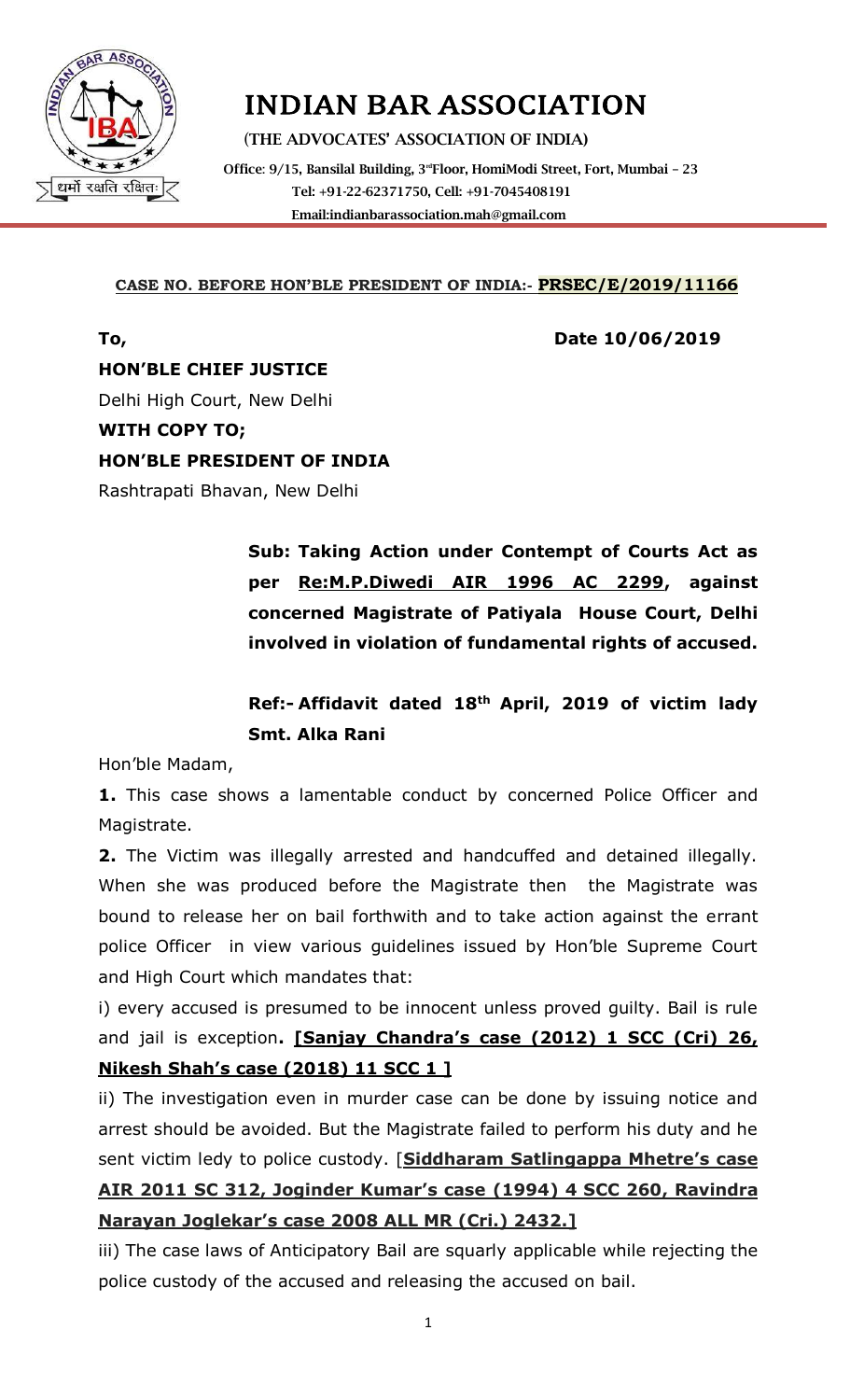iv) Magistrate cannot grant Police Custody mechanically and with applying judicial mind. **[1996 Cri.L.J. 863, Harsh Sawhney Vs Union Territory AIR 1978 SC 1016 ]**

v) Police machinery cannot be used for recovery of money by alleging cheating.

vi) Even in heinous offences accused should not be handchuffed except with the written permission by concerned Judges.[**Re:M.P.Diwedi AIR 1996 AC 2299**, **Ravikant Patil Vs.DGP 1991-Cri.L.J.-0-2344]**

vii) Police are bound to investigate the version of the accused. Unless investigation vitiated. **[Babubhai's case 2011 (1) SCC (Cri) 336, Jugal Kishore's case 1990 CRI. L. J. 2257, Harvinder Singh case's MANU/DE/0283/ 2015]**

**3.** Hon'ble Supreme Court in **Re:M.P.Diwedi AIR 1996 AC 2299**had ruled as under;

# *"A )VIOLATION OF GUIDELINES LAID DOWN BY SUPREME COURT BY POLICE AND JUDGE OF SUBORDINATE COURTS – THEY ARE GUILTY OF CONTEMPT.*

*Held, Contemner No.1, M.P. Dwivedi, was Superintendent of Police of District Jhabwa at the relevant time. notice was being issued to him for the reason that, being over all in charge of the police administration in the distinct, he was responsible to ensure strict compliance with the directions given by this Court .*

*Contemner No.2, DharmendraChoudhary, was posted as SDO (Police) at Aliraipur at the relevant time.Contemners Nos. 1 and 2, even though not directly involved in the said incidents since they were not present, must be held responsible for having not taken adequate steps to prevent such actions and even after the said actions came to their knowledge, they condoned the illegality by not taking stern action against persons found responsible for this illegality.*  We, therefore, record our disapproval of the conduct of all *the five contemners Nos. 1 to 5 in this regard and direct that a note regarding the disapproval of their conduct by this Court be placed in the personal file of all of them.*

*Contemner No.7, B. K. Nigam, was posted as Judicial Magistrate First Class - contemner was completely insensitive about the serious violations of the human rights of accused and defiance of guidelines by Police - This is a*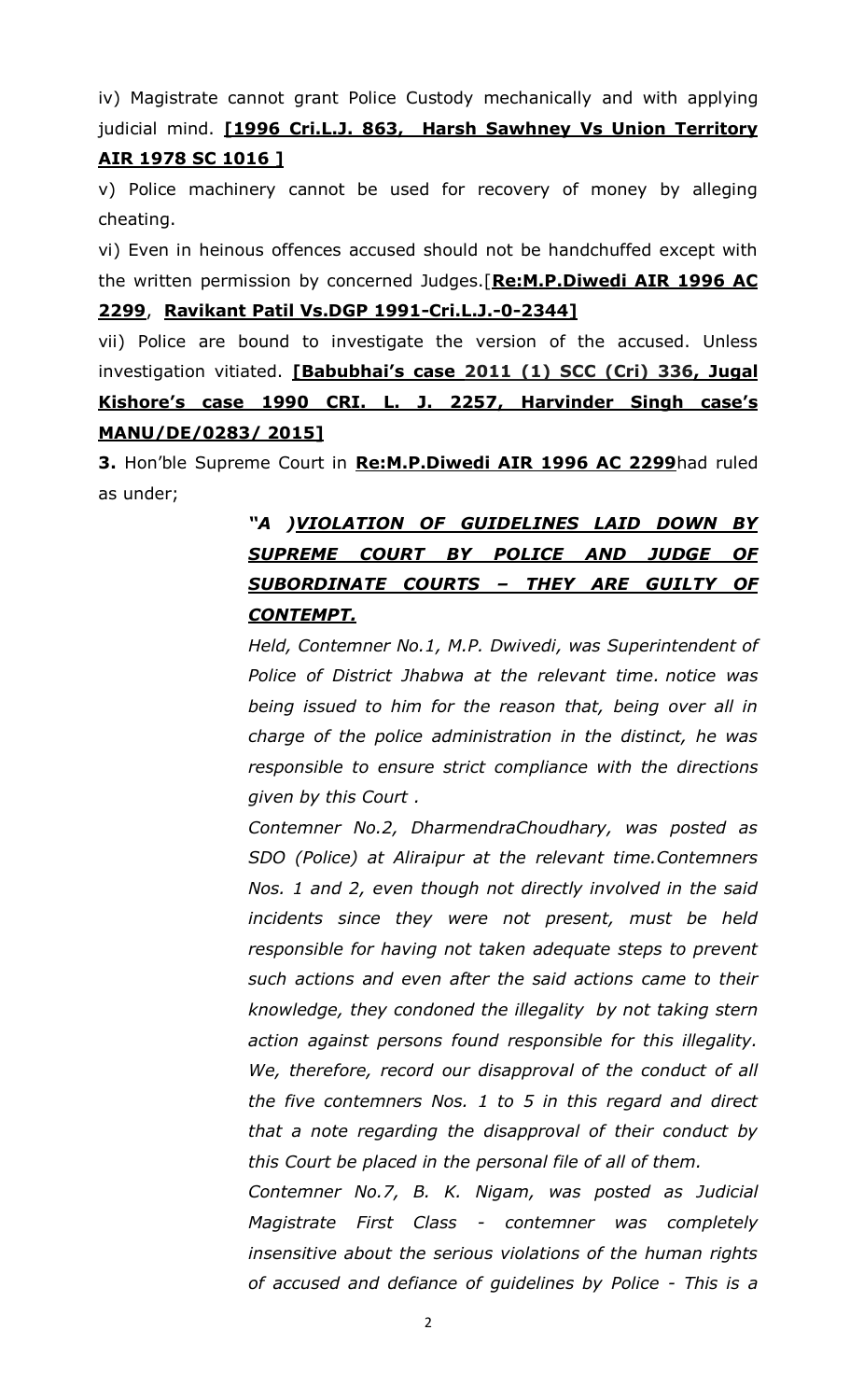*serious lapse on the part of the contemner in the discharge of his duties as a judicial officer who is expected to ensure that the basic human rights of the citizens are not violated - Keeping in view that the contemner is a young Judicial Officer, we refrain from imposing punishment on him. We, however, record our strong disapproval of his conduct and direct that a note of this disapproval by this Court shall be kept in the personal file of the contemner.*

*Held, Thecontemner Judicial Magistrate has tendered his unconditional and unqualified apology for the lapse on his part - The contemner has submitted that he is a young Judicial Officer and that the lapse was not intentional. But the contemner, being a judicial officer is expected to be aware of law laid down by this Court - It appears that the contemner was completely insensitive about the serious violations of the human rights of the undertrial prisoners in the matter of their handcuffing in as much as when the prisoners were produced before him in Court in handcuffs, he did not think it necessary to take any action for the removal of handcuffs or against the escort party for bringing them to the Court in handcuffs and taking them away in the handcuffs without his authorisation. This is a serious lapse on the part of the contemner in the discharge of his duties as a judicial officer who is expected to ensure that the basic human rights of the citizens are not violated. Keeping in view that the contemner is a young Judicial Officer, we refrain from imposing punishment on him. We, however, record our strong disapproval of his conduct and direct that a note of this disapproval by this Court shall be kept in the personal file of the contemner.*

*We also feel that judicial officers should be made aware from time to time of the law laid down by this Court and the High Court, more especially in connection with protection of basic human rights of the people and, for that purpose, short refresher courses may be conducted at regular intervals so that judicial officers are made aware about the developments in the law in the field."*

**4.** That the other illegalities and other injustice to victim woman are as under: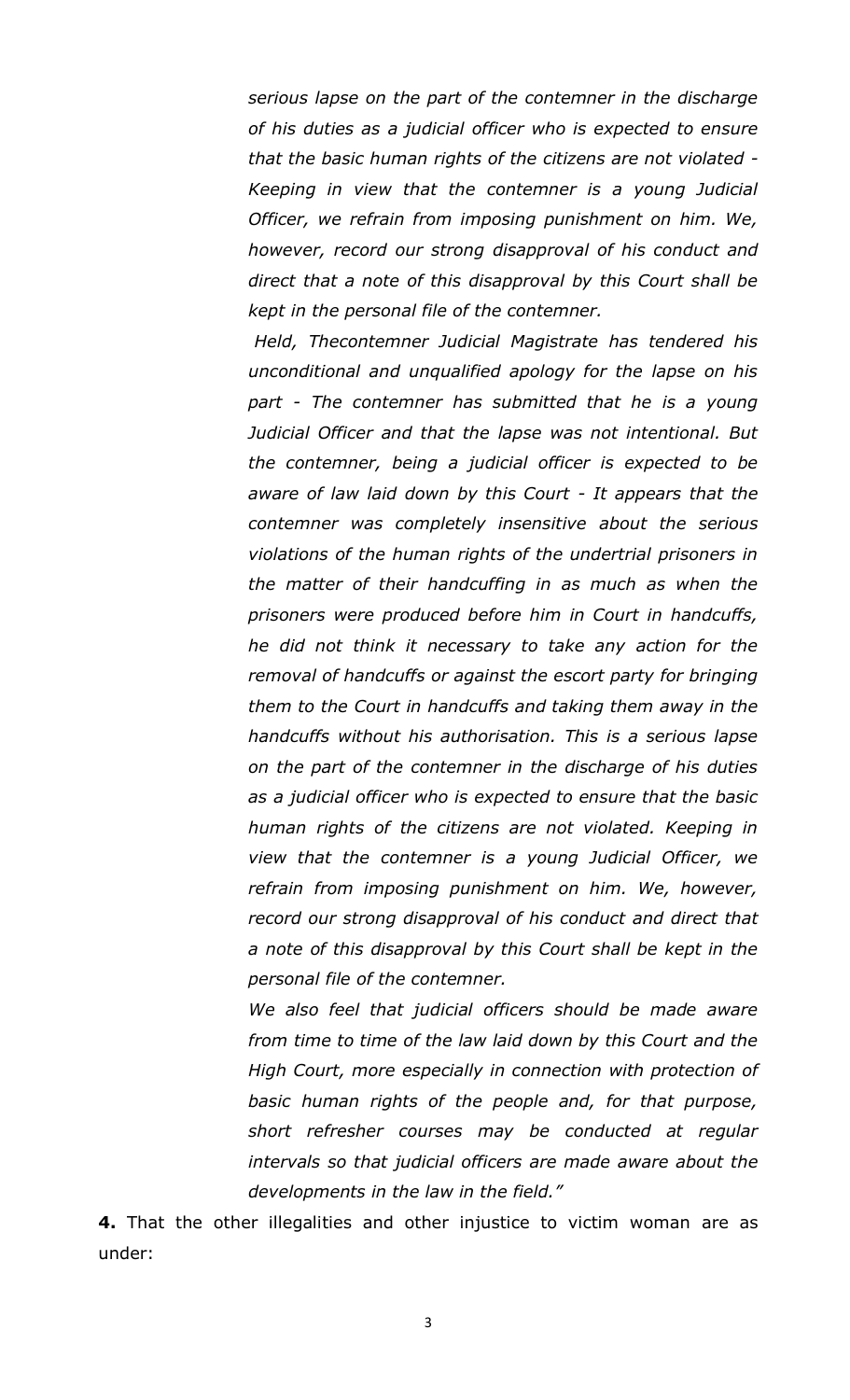- **(i)** The lady was handcuffed which is an offence under section 220 [Sumit Gupta case] Contempt of Supreme Court as per **In Re: M.P.Dwivedi AIR 1996 SC 2299** Concerned Senior Police Officer & Commissioner of Police both are guilty.
- **(ii)** The Complainant alleging that he had given bribe of Rs. 50,000/- to lady for job in the Supreme Court then the said Complainant Mr. Naveen Kumar S/o Stabeer Singh is accused of offence under section 12 of P. C. Act for giving bribe. **[Amit Jogi Vs. State**  2006 SCC OnLine Chh 122 1. In the said case it is ruled that when bribe amount was not given through the Police then the person giving bribe is accused. But no F.I.R. was registered against Complainant. This was done for the extraneous considerations.
- **(iii)** Police did not register case against bribe giver under section 12 of P.C. Act without any reason but, on the contrary Investigation Officer is making and application to cancel the bail of the victim lady. This itself proves that they are acting unfairly and at the behest of some other person.
- **(iv)** The offence against the lady were under section 420, 506 of Indian Penal Code and are covered under **Arnesh Kumar Vs State AIR 2014 SC 2756** and police should have investigated the case without arresting the women. Also as per law ruled in **[Joginder Kumar vs. State of U.P. & Ors.](http://www.indiankanoon.org/doc/768175/) (1994) 4 SCC 260 (Full Bench)** also in view of law laid down by Justice Sharad Bobade in the case of **Antonio S. Meruyan Vs. State 2008 ALL MR (Cri.) 2432., Dinkarrao R. Pole –Vs- State of Maharashtra**  2004 (1) Crimes 1 (Bom) (DB) Where it is ruled that investigation can be done by issuing notice in case under section 420,468, etc. of Indian Penal Code even if the charges are non-bailable. Same law is reiterated in **Siddharam Satlingappa Mhetre Vs State AIR 2011 SC 312**
- **(v)** Guidelines of Hon'ble Supreme Court in **D.K.Basu Vs State of West Bangal 1997 Cri. L. J. 743** case are violated.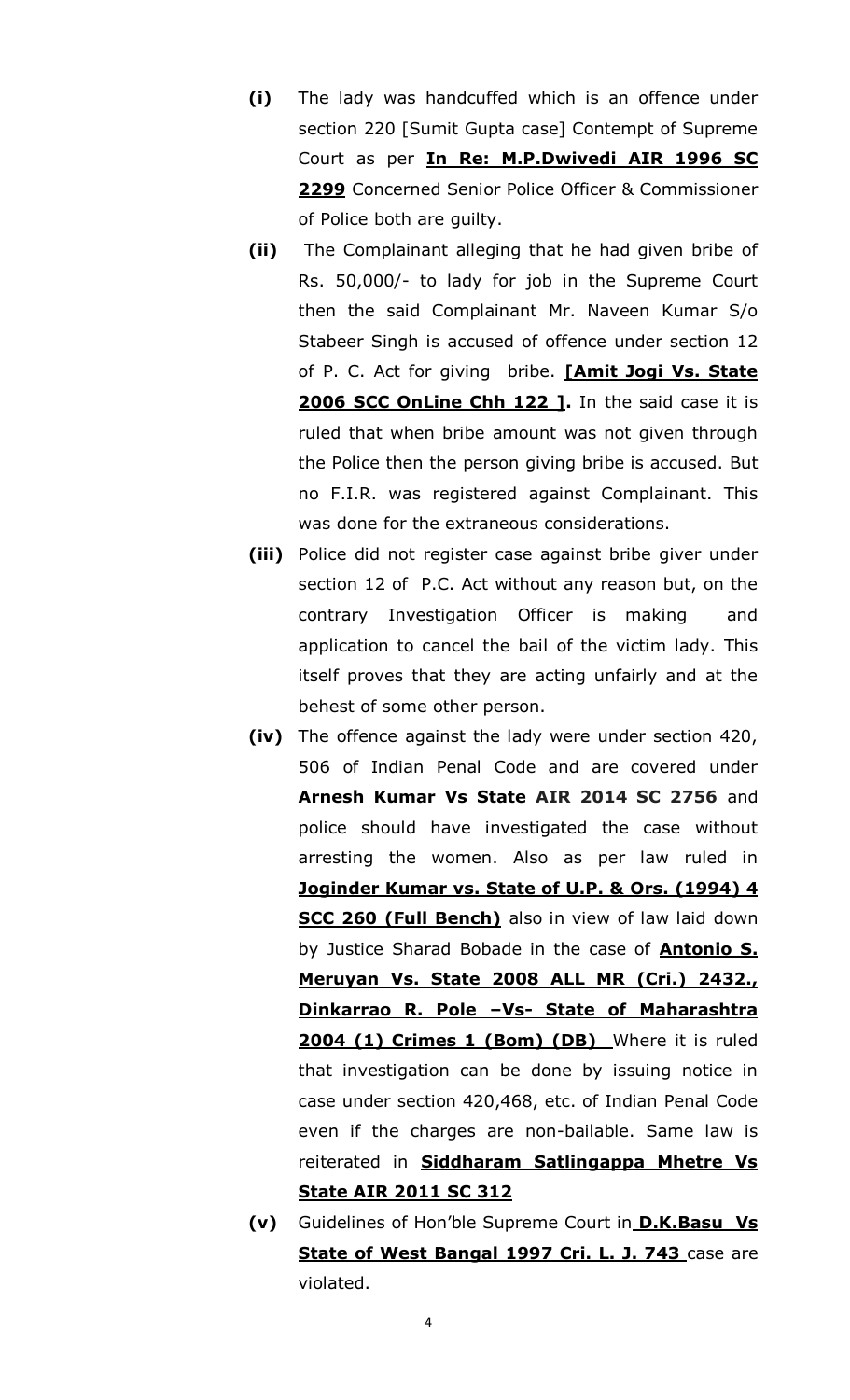**(vi)** When the lady was asked to sit in the Jeep, from Togla Karan Dist. Nawalgarh of Rajasthan on 08.03.2019 that is the starting point of arrest. As per law at that place the Panchanama has to be made. **Ashok Hussain Allah Detha Alias Siddique and Ors. Vs. Asst. Collector of Customs & Anr. 1990 Cri.L.J.2201,**where it is ruled as under;

**(A) Constitution of India, Art.22(2) - Criminal P.C. (2 of1974), S.57 - - Meaning of - Commencement of arrest -** It starts with the arrester taking a person into his custody by action or words restraining him from moving anywhere beyond the arrester's control, and it continues until the person so restrained is either released from custody or, having been brought before a Magistrate, is remanded in custody by the Magistrate's Judicial Act - It stands to reason therefore, that what label the investigating officer affixes to his act of restraint is irrelevant. For the same reason, the record of the time of arrest is not an index to the actual time of arrest. The arrest commences with the restraint placed on the liberty of the accused and not with the time of "arrest" recorded by the Arresting Officers.

**(B) Constitution of India, Art.22(2) - Criminal P.C. (2 of 1974), S.57 - DETENTION - Detention for interrogation - It is not authorised by law -** There is no authority in the Investigating Officers to detain a person for the purpose of interrogation or helping them in the enquiry.

- **Practice of procuring statement by coercive methods deprecated.**

. This manipulation and abuse of the legislative sanction for the use of statements of the accused requires to be censured in the strongest terms.

**(vii)** At the time of restricting the movement of victim lady at Rajasthan the concerned police officer was duty bound to give a copy of F.I.R. and intimation of charge and reason in writing to the victim women in view to the section 50 of the Criminal Procedure Code**.**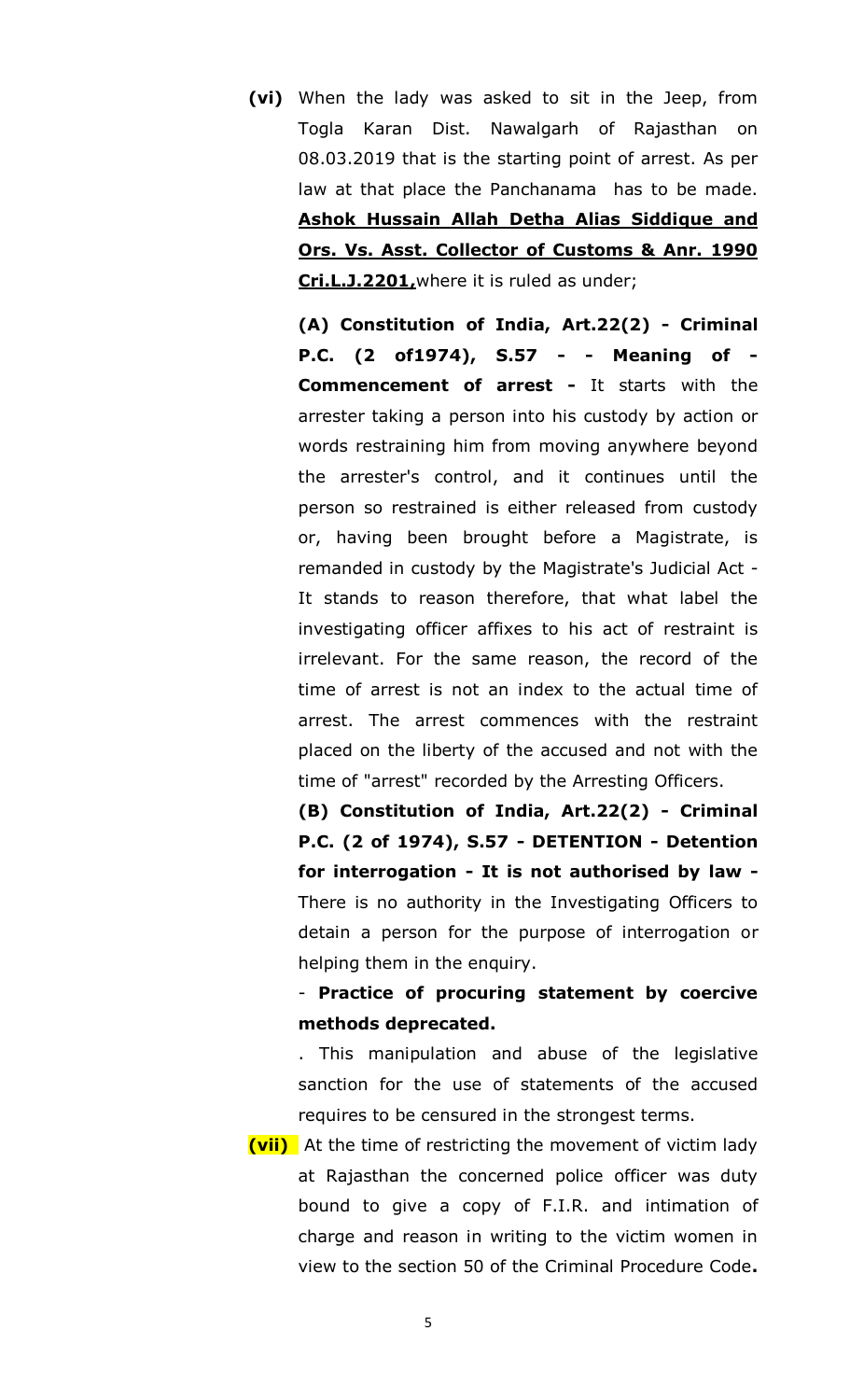### **[ Selvanathan alias RaghavanVs. State by Inspector of Police 1988 MAD LW(CRL.)503]**

If this was not done, the Judge before whom the victim lady was produced could not grant police custody.

In **Selvanathan alias RaghavanVs. State by Inspector of Police 1988 MAD LW(CRL.)503** where it is ruled as under;

> *A) Every person subjected to arrest is entitled to a copy of FIR free of cost at the time of arrest - No doubt, it is true that if a duty is cast on the arresting officer to comply with certain statutory formalities, there is a corresponding duty cast on the Magistrate who is called upon to pass remand orders to satisfy himself whether the statutory formalities have been strictly complied with or not. In case the Magistrate is not satisfied that the requirements of Sec.50 of the Code have not been complied with, he can limit the remand in the first instance to such period as would be necessary, thereby affording an opportunity to the police officer to communicate in writing the full particulars of the offence for which the accused is arrested or the other grounds of such arrest .*

> **B)** *The Magistrates shall not grant remands to the police custody unless they are satisfied that there is good ground for doing so and shall not accept a general statement made by the investigating or other Police Officer to the effect that the accused may be liable to give further information, that a request for remand to police custody shall be accompanied by an affidavit by setting out briefly the prior history of the investigation and the*

> > 6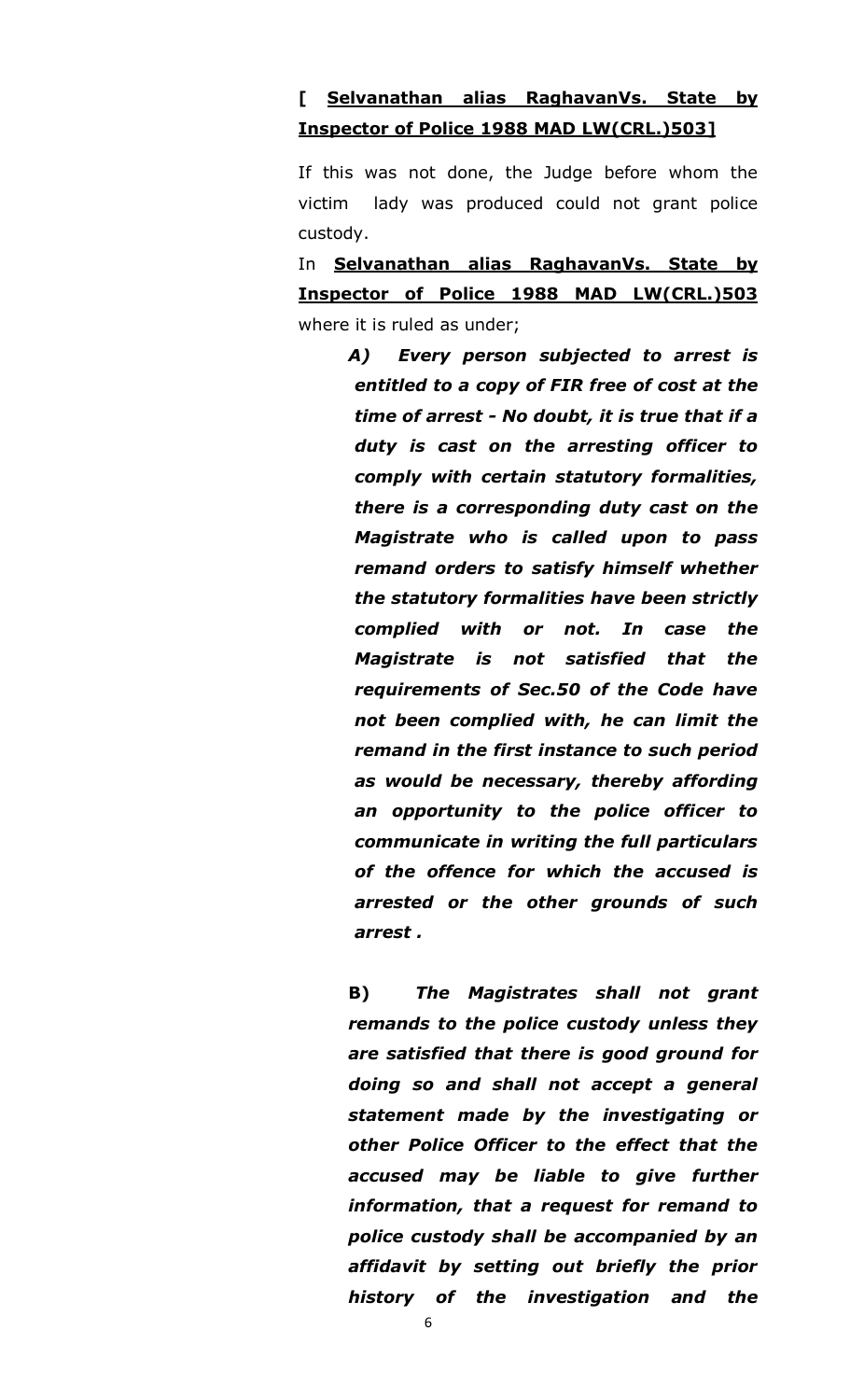*likelihood of further clues which the police expect to derive by having the accused in custody, sworn by the investigating or other police officer, not below the rank of a Sub Inspector of Police and that the Magistrate after perusing the affidavit and satisfying himself about the request of the police officer, shall entrust the accused to police custody and at the end of the police custody, the Magistrate shall question the accused whether he had in any way been interfered with during the period of custody.*

*The cherished legal right vested in the accused under Art.22(1) of the Constitution and Sec.50(1) of the Code to obtain full particulars of the offence or the grounds for his arrest, is based on well settled principles of law, as enunciated in a number of judicial pronouncements which we have already referred to. In this connection, it would be useful to bear in mind Arts.3 and 29 of the Universal Declaration of Human Rights, 1948 and Art.9(2) of the International Covenant of Civil and Political Rights, published by the United Nations (New York 1978) at page 24, reading: 'Any one who is arrested shall be informed at the time of arrest of the reasons for his arrest and shall be promptly informed of any charges against him.' Further, if the first information report is laid by the accused himself, he is entitled to get a copy of the information free of cost as per Sec.154(2) of the Code, since the expression 'informant' appearing in Sec.154(2) does not exclude the accused giving information about the crime. When it is so, we are unable to understand as to what would be the legal impediment to furnish a copy to the accused, who as per Sec.50(1) has to be informed of the full particulars, of the*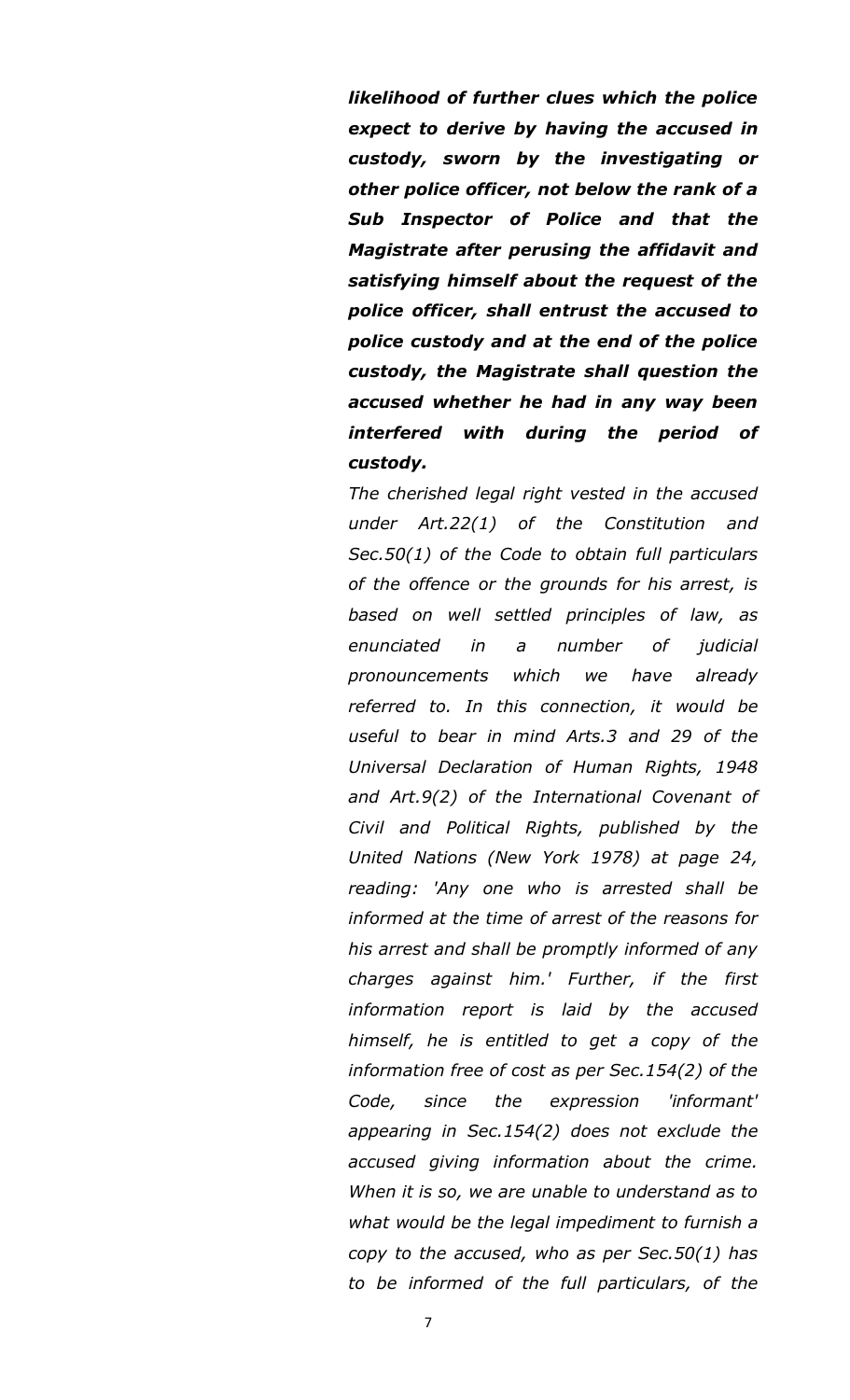*offence for which he is arrested or other grounds for such arrest.*

*Though in the heading of Sec.50 of the Code, the word 'informed' is used, in the body of the section, the expression 'communicate' is found. In legal parlance, there is a lot of difference between the expression 'inform' and 'communicate'. As Patanjali Sastri, J., pointed out in his separate judgment in Income-tax Commissioner v. Ahmedbhai Umarbhai and Company, A.I.R. 1950 S.C. 134, 'marginal notes in an Indian Statute, as in an Act of Parliament cannot be referred to for the purpose of construing the statute. Nor can the title of a Chapter be legitimately used to restrict the plain terms of an enactment.' See also Balraj Kunwar v. Jagatpal Singh, 26 All. 393: 31 I.A. 132 (P.C.). Hence, in the light of the above decisions, we have to approach Sec.50(1) only with reference to the specific word used in that section, and not with reference to the word used in the heading of the section. This section requires the arresting person to communicate to the arrestee the full particulars of the offence for which he is arrested or the other grounds for such arrest. Though, the section does not mean that any technical or precise language need be used, it demands that all the particulars of the offence for which the accused is arrested should be communicated to him. If it is to be construed that the communication could be oral also, then it would lead to a dispute, when the accused denies that full particulars of the grounds have not been communicated to him. Even if any communication of the offence is orally made to the accused, the Court may not be in a position to come to a definite conclusion as to what kind of communication was made, whether communication of the mere particulars of the offences was made or whether mere section of* 

8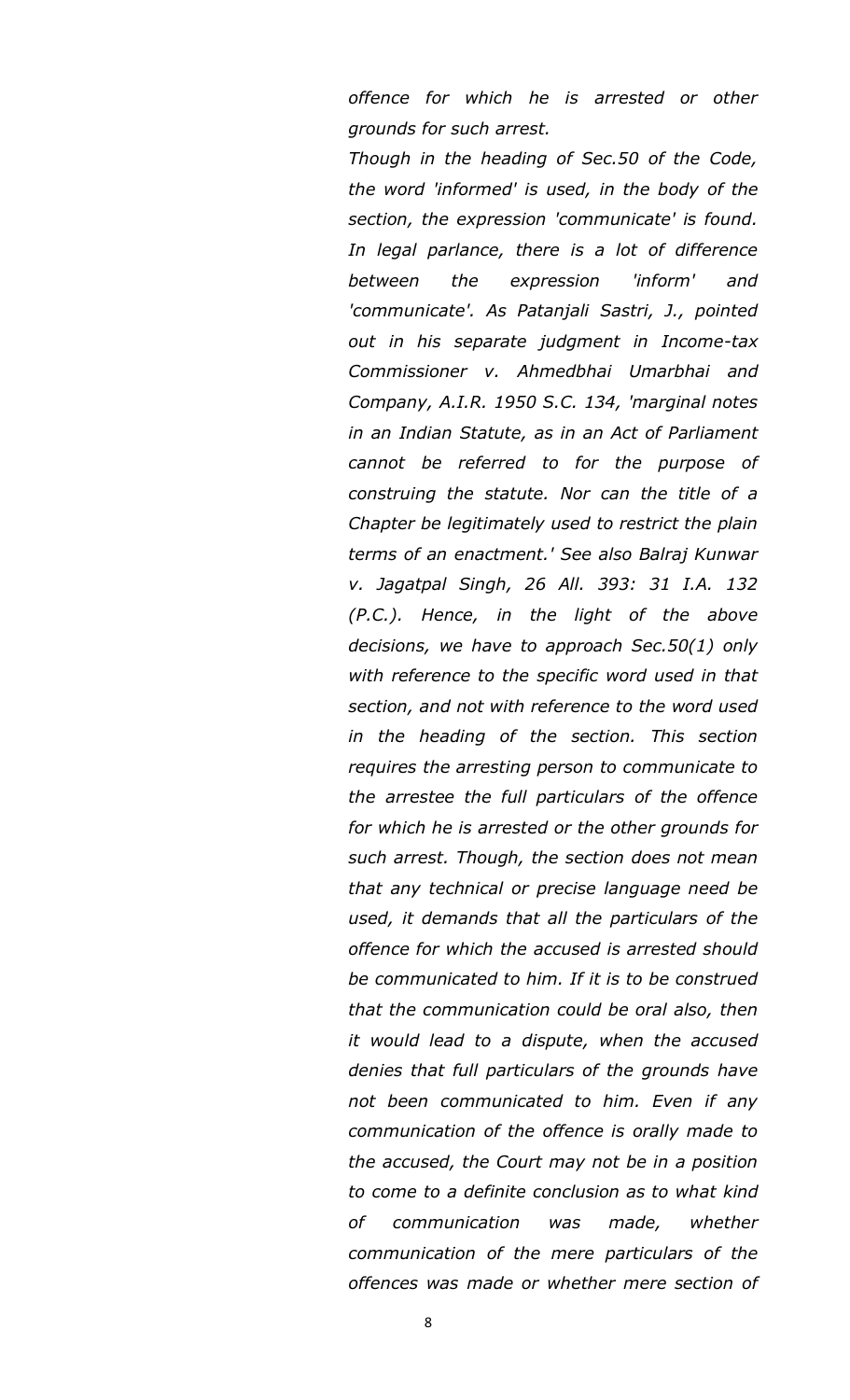*the offence was told to the arrestee. Therefore, in order to avoid any controversy or dispute, it will always be desirable to give the particulars of the grounds in writing. We may point out at this juncture that the Supreme Court in Lallubhai Jagibhai v. Union of India, A.I.R. 1981 S.C. 728, while interpreting the word 'communicate', observed that if the 'grounds' are only verbally explained to the arrestee and nothing in writing is left with him, then the purpose of Sec.50 of the Code is not served and strictly complied with.*

*As repeatedly pointed out by the authoritative judicial pronouncements of the Supreme Court and the various High Courts, it is unconstitutional illegal, unjust and unfair not to let the arrestee know the accusation him or the full particulars of the offence or the grounds on the basis of which the arrest has been effected. To expect an arrestee to a blind and unquestioned obedience in ignorance of the particulars of the offence or the accusation made against him is only the law of the tyrants. After the advent of the Constitution of India, in our view, it should not be allowed to flourish or exist on our soil. Every person subjected to arrest is entitled to know why he is deprived of his freedom. It is only with this underlying principle, Sec.50 is now introduced in the Code. We are of the firm view that it would be desirable that the particulars enumerated by us above be communicated to the arrestee in writing and free of cost, which would be in strict* 

*compliance of Art.22(1) of the Constitution of* 

**(viii)** As the charges under section 420,506 of Indian Penal Code were covered under section 437(1) of Criminal Procedure Code. Therefore the Magistrate before whom the lady was produced on 10.03.2019 was duty bound to release her on bail as per law laid down by

*India and Sec.50 of the Code.*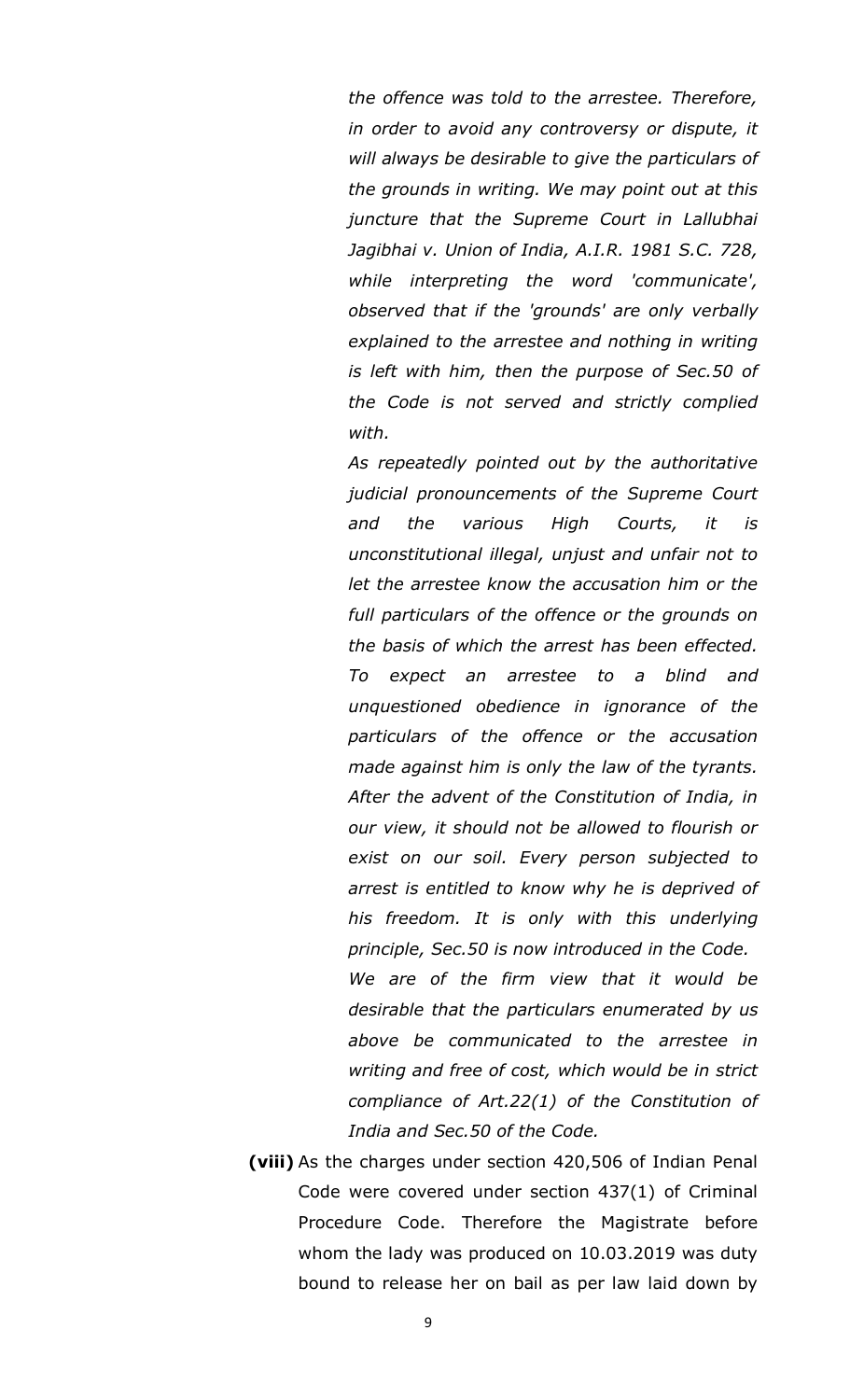Full Bench in **Chandraswami …Versus..Central Bureau of Investigation AIR 1997 SC 2575,**  where it is ruled as under;

*"Criminal P.C. S. 437 – Bail – Grant of - If the case is not covered by cls (i) and (ii) of S. 437(1) of Cr. P.C. i.e. the offences are not punishable in alternative with death and the accused is not previously convicted for seven years imprisonment or two times for 3 years or more - Held- the accused is entitled to get bail – Therefore ordinarily a person suspected to having committed an offence u.s. 420, 120(B) of I.P.C. would be entitled to bail.*

**5.** Hon'ble Delhi High Court in **Monika Singh Vs.State MANU/DE/3185/2012** had ruled as under ;

> *Criminal - Anticipatory bail - Section 437 of Criminal Procedure Code, 1973 (Cr. P. C.) - Sections 419/420/465/467/468/471/120B of Indian Penal Code, 1860 (I.P.C.) – Cheating of Rs. 14.25 Lakhs.*

> *…Emphasis which is sought to be placed on the custodial interrogation by both the parties, in my opinion, is totally misconceived. At the back of this, is essentially, a sense of vendetta, which seems to have been adopted by the complainants only to ensure that the petitioner be sent behind the bars. No doubt, credentials of the petitioner also do not seem to be very clean in as much as she is facing trial in a case under Section 138 of the Negotiable Instruments Act or she was an accused in another FIR of cheating which ultimately ended in a compromise. But as she is a women and in terms of proviso to Section 437 Cr. P.C., she is not alleged to have committed an offence which carries a punishment of life imprisonment. I intend to give her the benefit of doubt, at this stage, when the cases are still at the investigating stage.*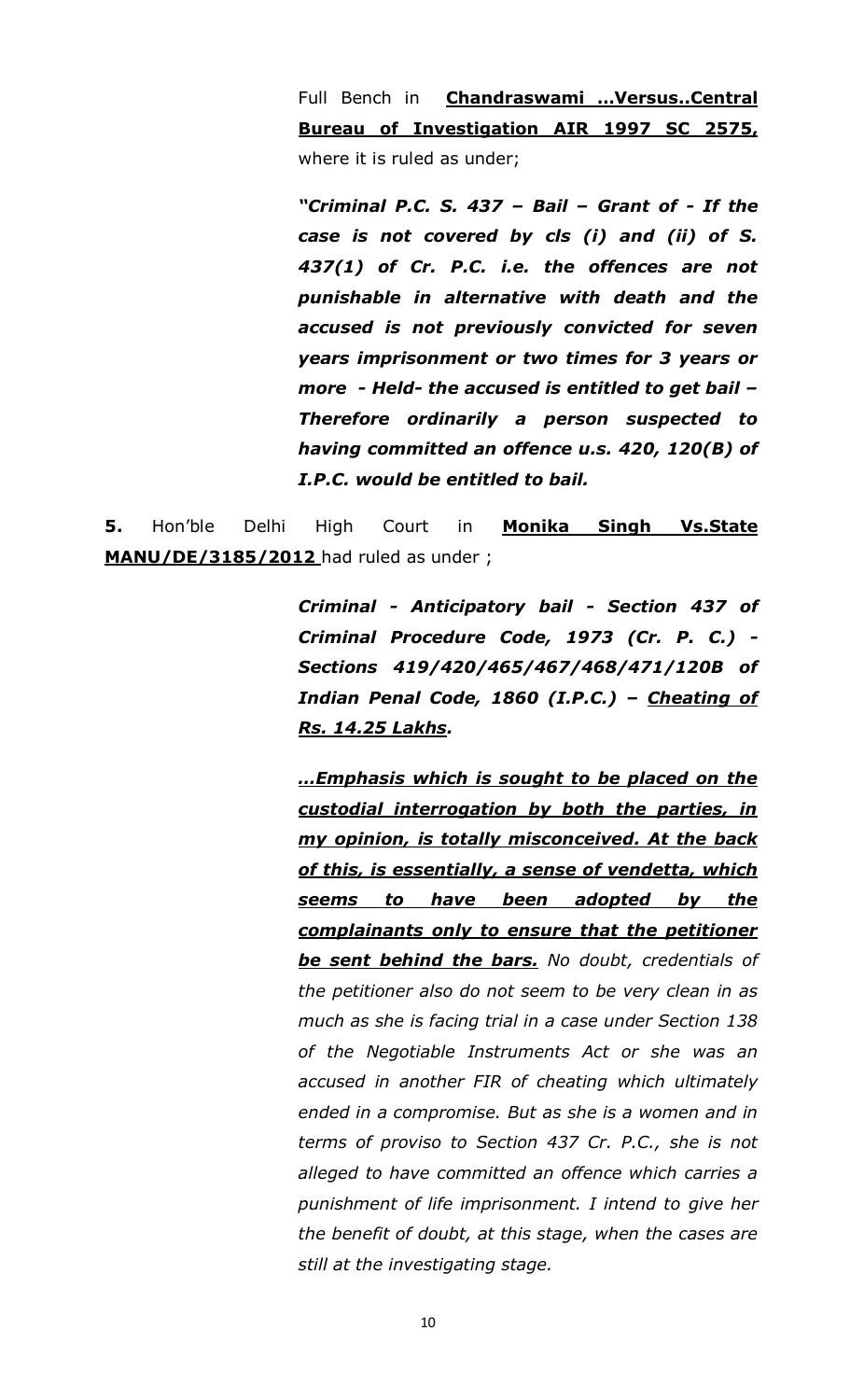*Sessions Judge rejected Petitioners Application for grant of anticipatory bail against FIR registered for offences punishable under provisions of I.P.C. - Hence, this Petition - Whether, Petitioner was entitled for Anticipatory bail -Held, Petitioner was a women and in terms of proviso to Section 437 of Cr.P.C., she was not alleged to have committed an offence which carried a punishment of life imprisonment - Therefore benefit of doubt, at this stage, when cases were still at investigating stage would be given - Moreoer it was not found that Petitioner would flee from processes of law or tamper with evidence as same were not in her possession - Therefore denying said anticipatory bail on specious ground that Petitioner was not cooperating in investigation would only be inappropriate - Hence Petitioner was entitled for anticipatory bail - Petition disposed of. Ratio Decidendi "Accused shall be entitled for anticipatory bail if no serious offence is committed by him."*

**6. Remand execution**:- State must show that at the stage of remand the Magistrate directed detention in jail custody after applying his mind to all relevant matters. Madhu Limaye v. State of Bihar. AIR 1969 SC 1014: 1969 Cri. L.J. 1440 : (1969) 1 SCC 292: (19669) 1 SCWR 470.

**7.** Application for Police custody should be by officer not below the rank of Police Sub inspector **( 2010 Supreme Court Devender kumar .Vs. State of Haryana)** 

### **(2010 Supreme Court Devender kumar .Vs. State of Haryana)**

Section 167(1) Cr.P.C. which provide that an application for police remand can be made only by an officer not below the rank of Sub-Inspector - The reason given by the High and directing the arrest of the Appellants on the ground that disclosures have been made by the Appellants and that their police custody was necessary for recovery of the same, is, in our view, not sufficient for the purpose of cancellation of bail- Order passed by the learned Magistrate restored and order passed by the High Court set aside.

**8.** The case laws of anticipatory bail are squarely applicable to the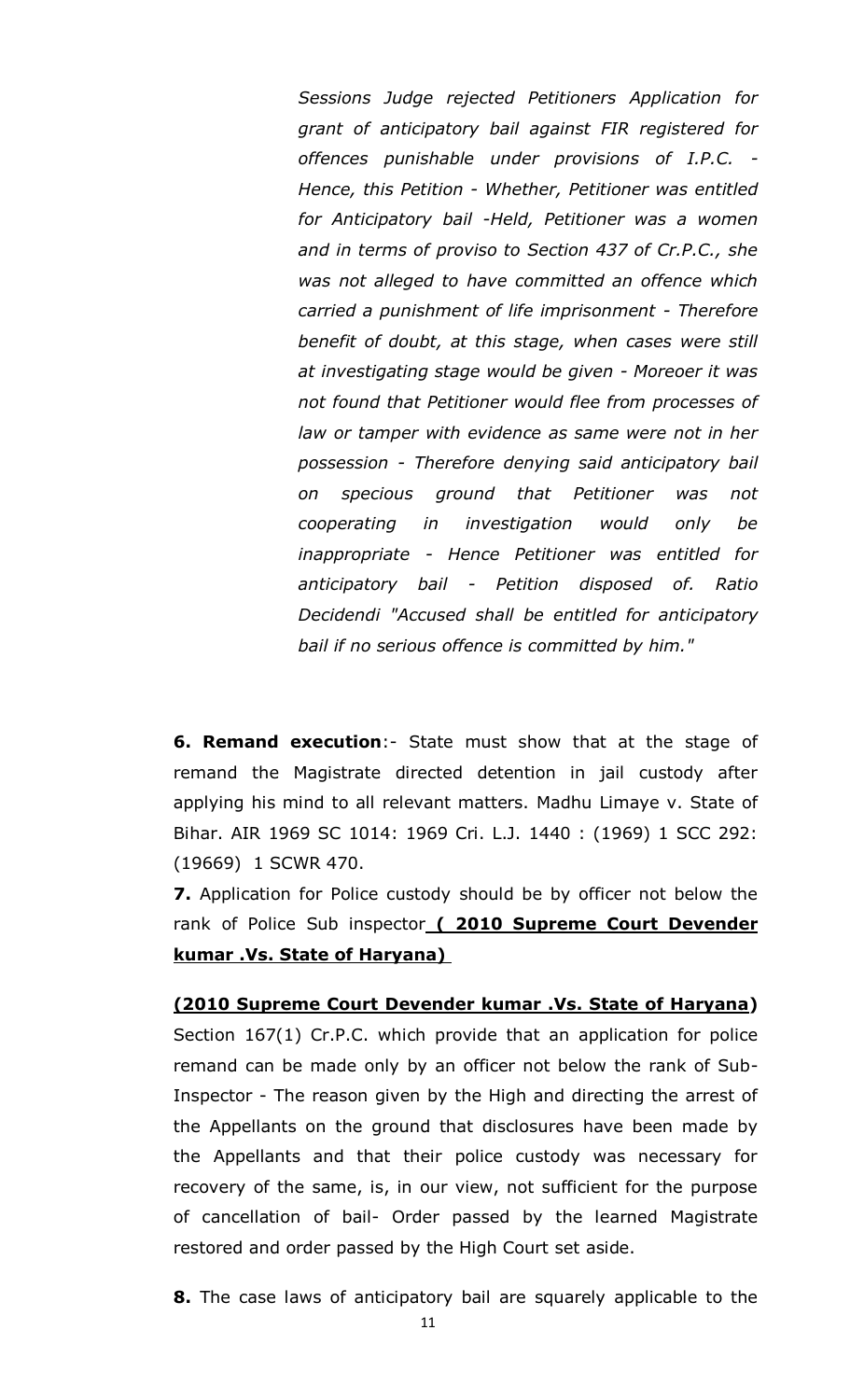case for rejection of request by Police for custodial interrogation.

But the Ld. Magistrate first illegally granted Police Custody on 10.03.19 & Judicial Custody on 11.03.2019.

Considerations for Regular Bail u.s. 439, 437 of Cr.P.C. and Anticipatory Bail under section 438 of Cr.P.C. are substantially same – Therefore the case laws of any bail are applicable to each other [**2012 Cri.L.J. 2101, 1989 Cri.L.J. 252 (Bom)**]

**9.** The Magistrate cannot grant Police custody mechanically.

Merely because investigation agency would like to interrogate the accused bail cannot be refused. It cannot be said that granting of bail would hamper the investigation of the case **1996 Cri.L.J. 863**

In the case of **Harsh Sawhney –Vs- Union Territory AIR 1978 SC 1016** (3 – Judge Bench) Hon'ble Supreme Court held that for search and recovery accused need not be in custody. It is further held that the investigation can be completed by directing accused to appear for interrogation whenever reasonably required.

**10. REJECTION OF PCR :** - The case laws of anticipatory bail are applicable to reject PCR. [See **Siddharam Mehetre –Vs- State of Maharashtra 2011 (1) SCC (Cri) 514, AIR 1978 SC 1016, 2001 ALL MR (CRI.) 1892, 2008 ALL MR (CRI.) 2432, 2004 (1) CRIMES 1 (BOM), 2012 ALL MR (CRI.) 68 ETC.** ]

> **The case laws of Anticipatory bail application are applicable for rejecting the prayer of Police for PCR i. e. custodial interrogation.**

**11. Criminal Manual Chapter I (4) & (5) Remand** staes as under : -

**11.1.** It is observed that Magistrates allows remand of the accused to custody under Section 167 of the Code of Criminal procedure. 1973. Or allow remand under Section 309 of the Code of Criminal Procedure. 1973. Without satisfying themselves that there are reasonable grounds for such remand. The law requires that Magistrates should not allow remand in such cases without being satisfied that there are really good grounds for it Magistrates should not, therefore, allow remand applications as a matter of course, but only after being satisfied that further time is really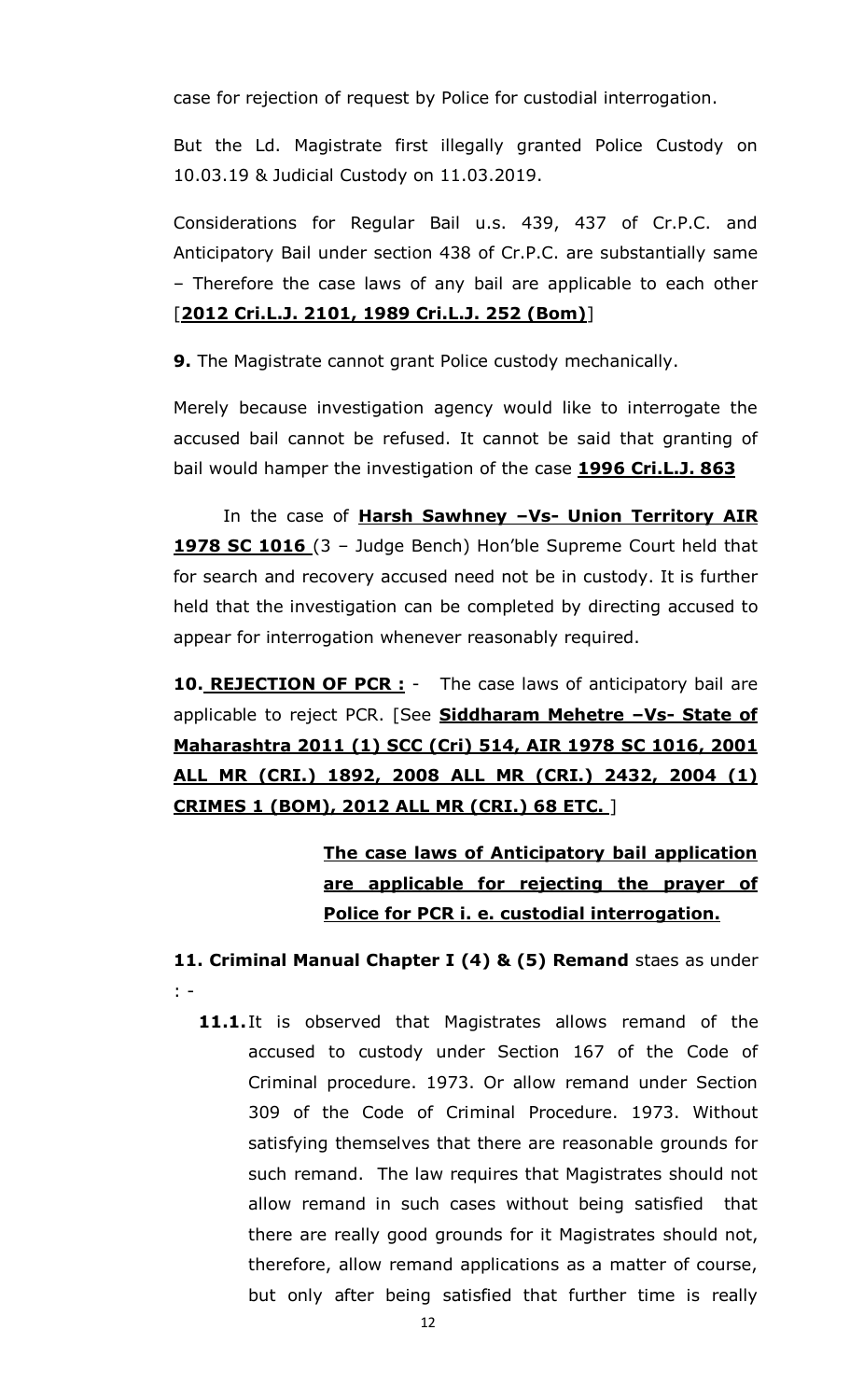necessary for the purpose of investigation. In this connection, the attention of all the Courts is invited to the rulings reported in A.I.R 1975 SC 1465 Natabar Parida V. State of Orissa, and 78 B.L.R. 411 State of Maharashtra v. Tukaram Shiva Patil.

- 11.2. In this connection attention of the Magistrates is drawn to the provisions of Section 167 (1) of the Code of Criminal Procedure. 1973 which makes it obligatory on the police to send copies of entries in the diary relating to the case when forwarding the accused for the purposes of remand. Magistrates should invariably insist upon copies of such entries and material should be carefully examined by the Magistrates in order to satisfy themselves that there are good grounds for remand.
- **11.3.**While it is not intended to fetter the discretion of the Magistrates in matters of remand, the following general principles are stated for their guidance:
	- i) A remand to police custody of an accused person should not ordinarily be granted unless there is reason to believe that material and valuable information would thereby be obtained, which cannot be obtained except by his remand to police custody.
	- ii) Where a remand is required merely for the purpose of verifying a statement made by the accused, the Magistrate should ordinarily remand the accused person to Magisterial custody.
	- iii) If the Magistrate thinks that it is not necessary for purposes of investigation to remand the accused to police custody, he should place the accused person in Magisterial custody : and in case he has no jurisdiction to try the offence charged, he should issue orders for forwarding the accused person to a Magistrate having jurisdiction.
	- iv) If the Magistrate thinks that the police not only require more time for their investigation but that for some good reason they require the accused person to be present with them in that investigation the Magistrate may remand him to police custody, but while doing so, he must record the reasons for his order.
- **12. Discretion :-** The next question commonly faced by the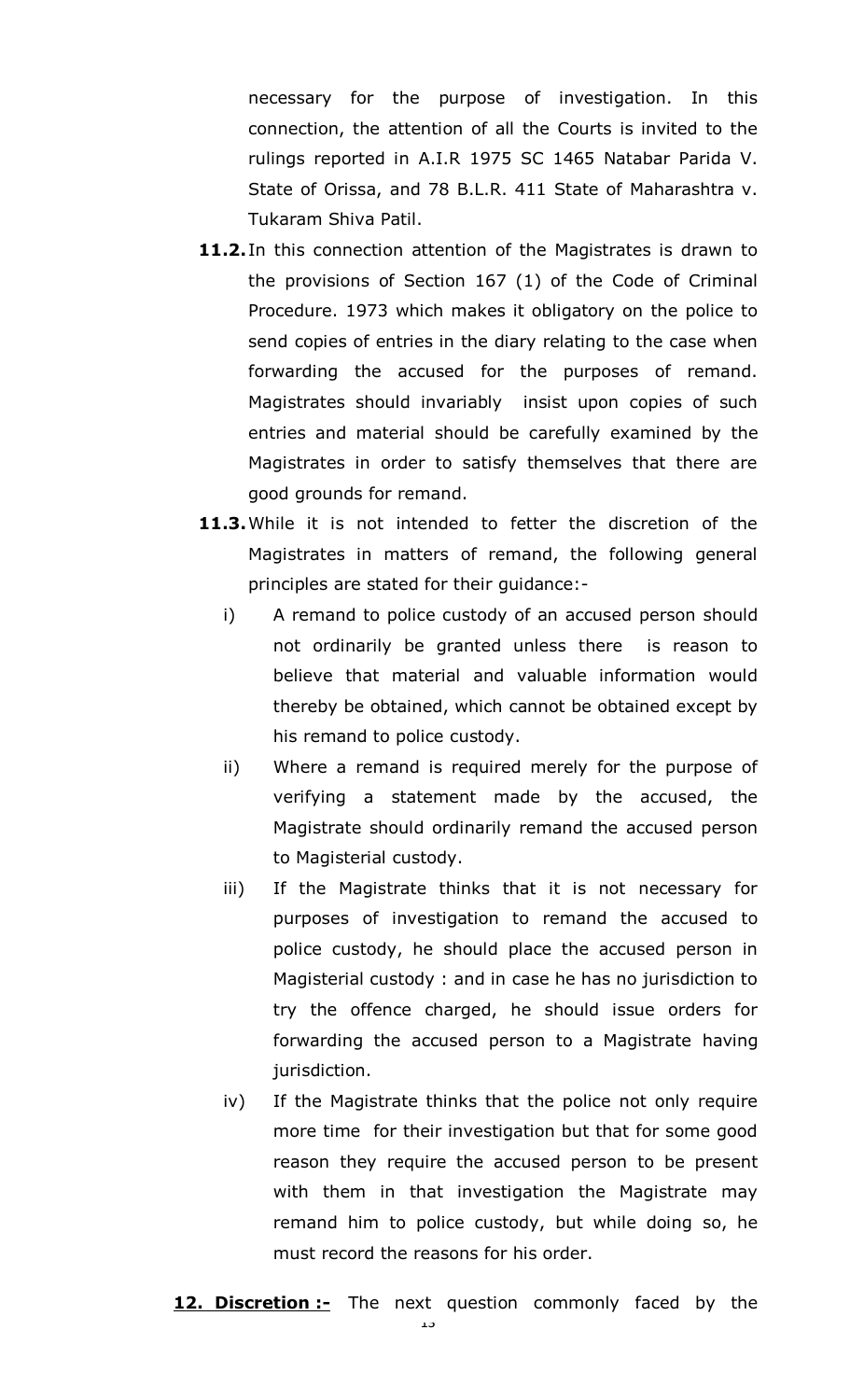advocates and citizens is regarding unjustified use of discretion by Magistrate/Judge while refusing or granting the bail.

The Law in this regard is clear that the Judge is not having any uncountrolled discretion.

Hon'ble Supreme Court in the case of **Sundarjas Kanyalal Bhathija and others –Vs- The Collector, Thane, Maharashtra AIR 1990 SUPREME COURT 261** held that,

> *Constitution of India, Art.141- PRECEDENTS - Judges are bound by precedents and procedure - They could use their discretion only when there is no declared principle to be found, no rule and no authority - where a single judge or a Division Bench does not agree with the decision of a Bench of coordinate jurisdiction, the matter shall be referred to a larger Bench. It is a subversion of judicial process not to follow this procedure - it is the duty of judges of superior courts and tribunals to make the law more predictable. The question of law directly arising in the case should not be dealt with apologetic approaches. The law must be made more effective as a guide to behaviour. It must be determined with reasons which carry convictions within the Courts, profession and public. Otherwise, the lawyers would be in a predicament and would not know how to advise their clients. Sub-ordinate courts would find themselves in an embarrassing position to choose between the conflicting opinions. The general public would be in dilemma to obey or not to obey such law and it ultimately falls into disrepute- One must remember that pursuit of the law, however glamorous it is, has its own limitation on the Bench. (Paras 17, 20)*

The Judge/Magistrate who exercise discretion are expected to bear in mind that :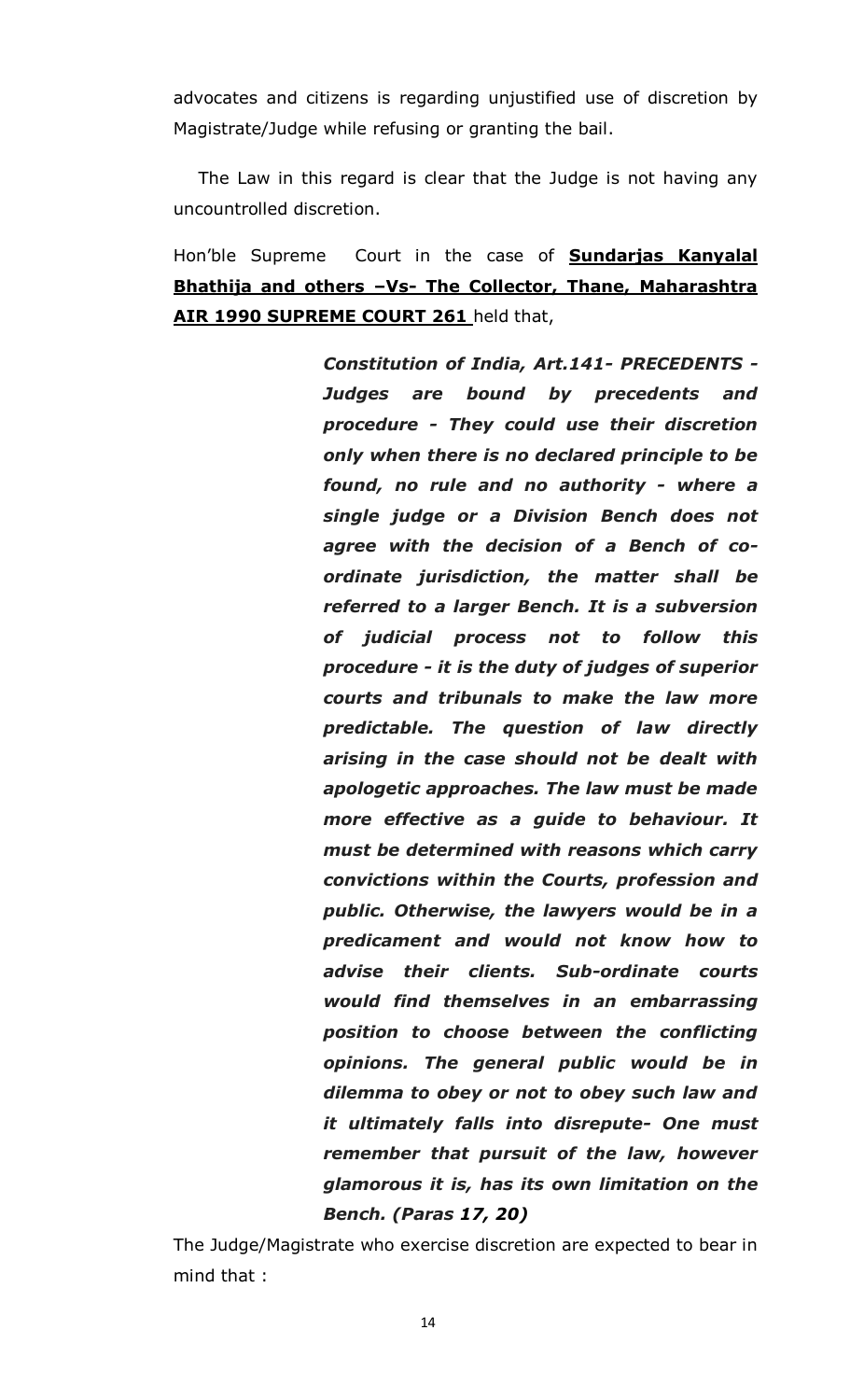As per Judgement of Hon'ble Supreme Court in the case of **Sanjay Chandra –Vs- C.B.I. 2012 (1) SCC (Cri) 26** held that,

**1) DISCRETION : Cri. P.C. Sec. 437 and 439 – Bail – The jurisdiction to grant bail has to be exercised on the basis of well-settled principles having regard to the circumstances of each case and not in arbitrary manner – (para 37)**

> Any order devoid of reasons would suffer from nonapplication of mind. In the case of **Gudikatil Narasimhulu V. Public Prosecutor, (1978) 1 SCC 240,** V.R. Krishna Iyer, J., sitting as Chamber Judge, Enunciated the principles of bail thus:

> > "3. What, then, is "judicial discretion" in this bail context ? In the elegant words of Benjamin Cardozo : "The Judge, even when he is free, is still not wholly free. He is not to innovate at Pleasure. He is not a knighterrant roaming at will in pursuit of his own ideal of beauty or of goodness. He is to draw his inspiration from consecrated principles. He is not to yield to spasmodic sentiment, to vague and unregulated benevolence. He is to exercise a discretion informed by tradition, methodized by analogy, disciplined by system, and subordinated to "the primordial necessity of order in the social life". Wide enough in all conscience is the field of discretion that remain.

### **Sanjay Chandra –Vs- C.B.I. 2012 (1) SCC (Cri) 26**

**2)** "Discretion when applied to a court of justice, means sound discretion guided by law. It must be governed by rule, not by humour, it must not be arbitrary, vague and fanciful, but legal and regular"

### **[Tingley –Vs- Dalby, 14 NW 146]**

**3)** "An appeal to a Judge]s discretion is an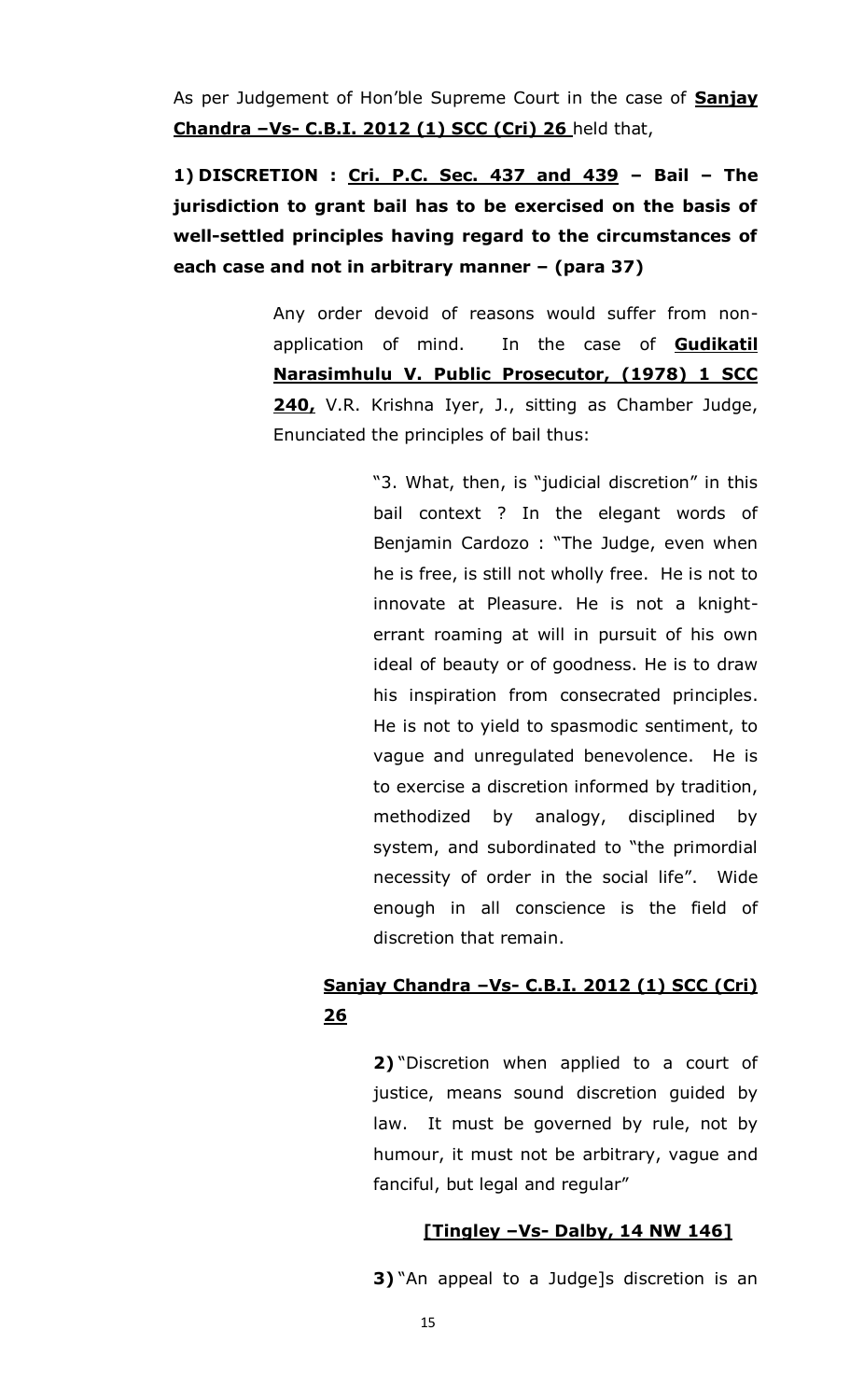appeal to his judicial conscience. The discretion must be exercised, not in opposition to, but in accordance with established principles of law."

**Gudianti Narsimha –Vs- Public Prosecutor, High Court 1978 Cri. L.J. 502.**

### **13. BAIL DURING REMAND/PCR:-**

As per law laid down by Hon'ble Bombay High Court in the case of **Krushna Guruswami Naidu v. The State of Maharashtra 2011 CRI. L. J. 2065** Bail Application is maintainable even if filed during period of police remand granted by Magistrate - Sessions Court cannot reject application for bail on that ground - Bail application should be entertained and considered on merits even if there is order of police remand.

# **14. UNLAWFUL ARREST, DETENTION AND CUSTODY OF VICTIM HUSBAND:-**

Hon'ble High Court in the case of **Jeet Ram …**Versus... **State of Himachal Pradesh 2003-ALLMR(CRI)(JOUR)-0-59 , 2003-Cri.L.J.-0-736, held that ;**

> **(A) Bail – Murder Case – I.P.C. 302 – Mere gravity of offence and severity of punishment is no ground for rejection of bail - The nature of evidence, part played by the accused and the likely hood of the accused absconding has to be taken in to account – the allegations against accused are that they hold the deceased and other accused pelted stones – It does not mean that accused have common intention of murder - Accused entitled to get bail.**

Hon'ble Supreme Court in the case of **2010(1) SCC(CRI.)884 Ravindra Saxena .Vs.. State** held that The defence put forward by accused cannot be ignored. This is the position settled in catena of decisions capulizwd as undef ;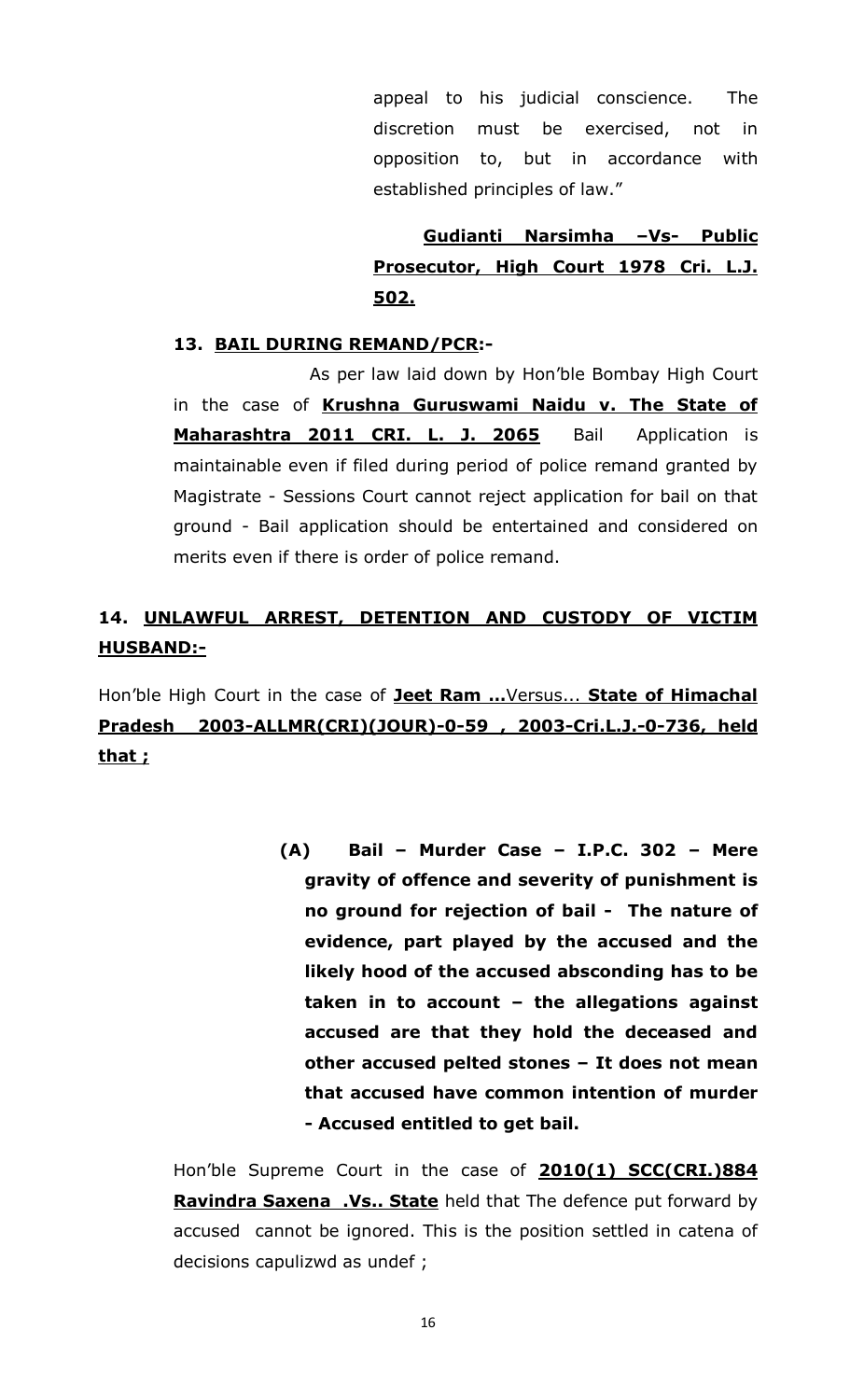#### **14.1. 2010 (1) SCC (Cri) 884**

The defence put forward by accused cannot be ignored.

### **14.2. 2008 (4) B.Cr. C. 716 (SC) Shamiullah – Vs-Supt. Narcotic**

Art. 21-Bail – When two views are possible in respect of commission of crime, justifying or not justifying the grant of bail then the view which leans in farour of accused must be faroured.

#### **14.3. 2002 ALL MR (Cri) 573**

Bail – Two Set of evidences inconsistent with each other – one incriminating the accused while other indicating his absence at relevant time on the spot –Accused deserves to be granted bail.

#### **14.4. 2009 ALL MR (Cri)433**

Bail - Conflicting version of the accused and prosecution – case made out for bail.

**15.** In **2010 Cri.L.J. 1435** (SC) it is ruled that Court has inherent power to grant interim bail to a person pending final disposal of the bail application. It should be decided on same day if petitioner surrender before Court. (Cr.P.C. Sec. 437)

> The case Laws are not for the purpose of reference of the Lower Courts but they are the established principles of law binding on lower judiciary and even on the police officers.

> Even Obiter Dicta of the Supreme Court are binding on all courts in absence of direct pronouncement of the judgement by Supreme Court on that particular subject **(Jinraj Paper Udyog –Vs- Dinesh Associates 2008 ALL MR (Cri) 89)**

> Therefore the observation of Hon'ble Supreme court in **Siddharam Mhetre's case 2011 SCC (Cri) 514** are binding on all. If any lower court fails to follow the same then such Magistrates are liable to be punished under contempt of Courts's act.

> Hon'ble Bombay High Court in the case of **Farooq –Vs- State (2012 ALL MR (Cri) 271).** Held that,

> > *"Arrest of accused – Non compliance of direction by High Court and Apex Court – Non granting bail to accused – The Session Judge was*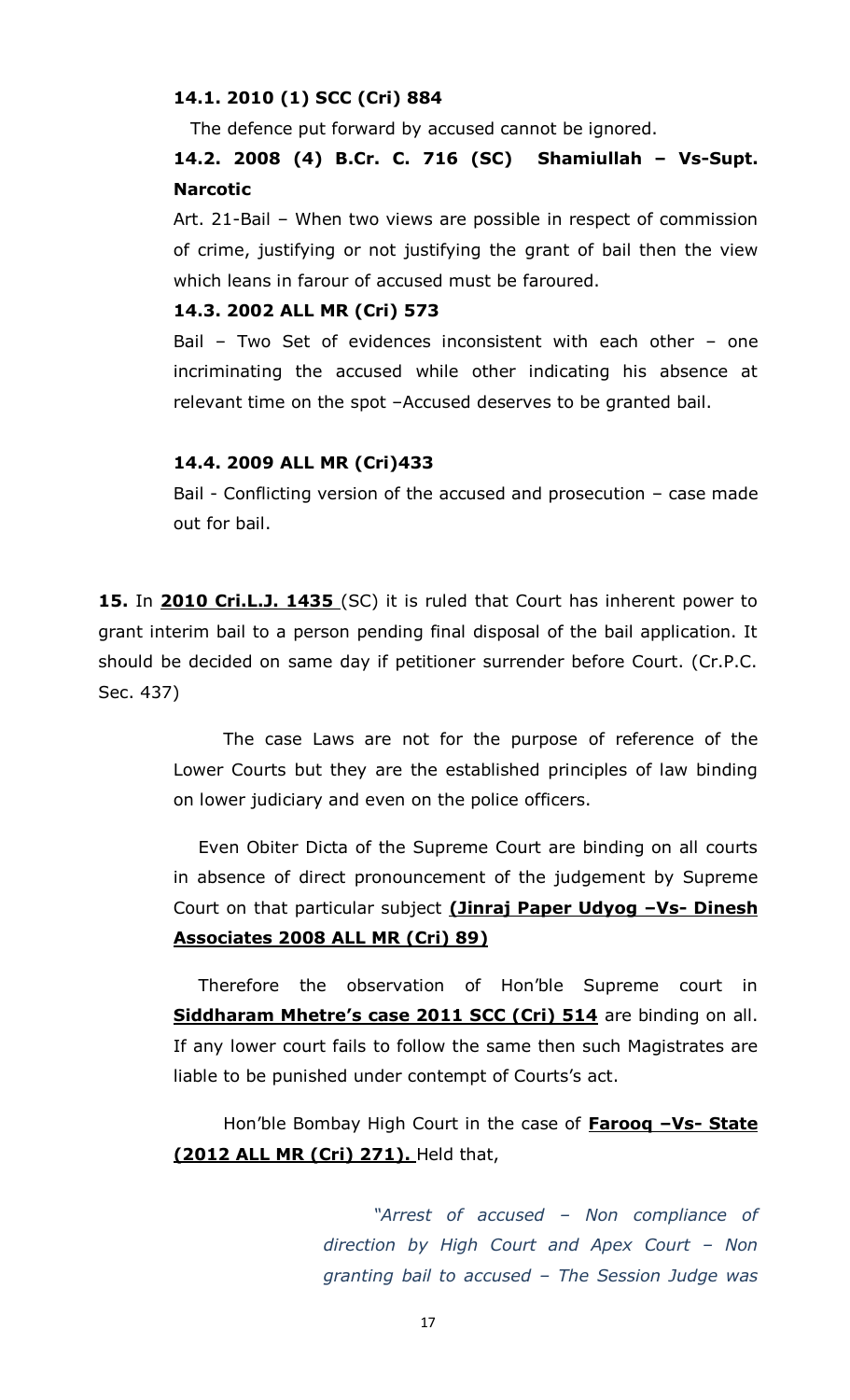*shown with the order passed by the Supreme Court and Bombay High Court but the Sessions Judge did not follow the guidelines without justifiable reasons or recording any reason in writing - Held, if any Sessions Judge is found not to follow the directions besides taking administrative action against such learned Sessions Judge, he shall be liable for contempt of this Court.*

**16***.* In **Rabindra Nath Singh –Vs- Pappu Yadav case (2010 (3) SCC (Cri) 165** Hon'ble Supreme Court held that the High Court committed contempt of Court in not following the guidelines of Supreme Court in the concerned bail matter.

> [Same is the view taken by Hon'ble Bombay High Court in the case of **State of Maharashtra through S. S. Nirkhee, District & Sessions Judge, Wardha –Vs- R.A. Khan, chief Judicials Magistrate, Gadchiroli , contemnor. 1993 Cri. L.J. 816 (Bom) (DB)]**

> In the case of **SPENCER & COMPANY LTD –Vs-VISHWADARSHAN DISTRIBUTORS PVT. LTD (1995) 1 SCC 259**  it is held that the Supreme Court's order even if is only in the form of a request instead of explicit command or direction it is a judicial order and is binding and enforceable throughout the territory of India – In case of flouting of the order by High Court, it is open to Supereme Court to initiate Contempt proceedings against the erring Judges of High Court.

**17.** If the subordinate courts, Tribunals and aurhtorities within the territory of particular High Court refuse to carry out the directions given to them by the High Court the result will be chaos in the administration of justice and the very democracy founded on rule of law crumbles. **[1996 Cri. L.J. 564]**

**Even the judgement of other High Courts of India are also binding on all Sub-ordinate Courts in Maharashtra** in absence of direct pronouncement of judgement by Bombay High Court on that subject.

In recent judgement in the case of **Maharashtra Govt. through G.B. Gore Vs. Rajaram Digamber Padamwar & Anr. 2011 (4) AIR (Bom) R. 238** Hon'ble Bombay High Court directed action against sessions Judge for not obeying judgement of Kerala High Court.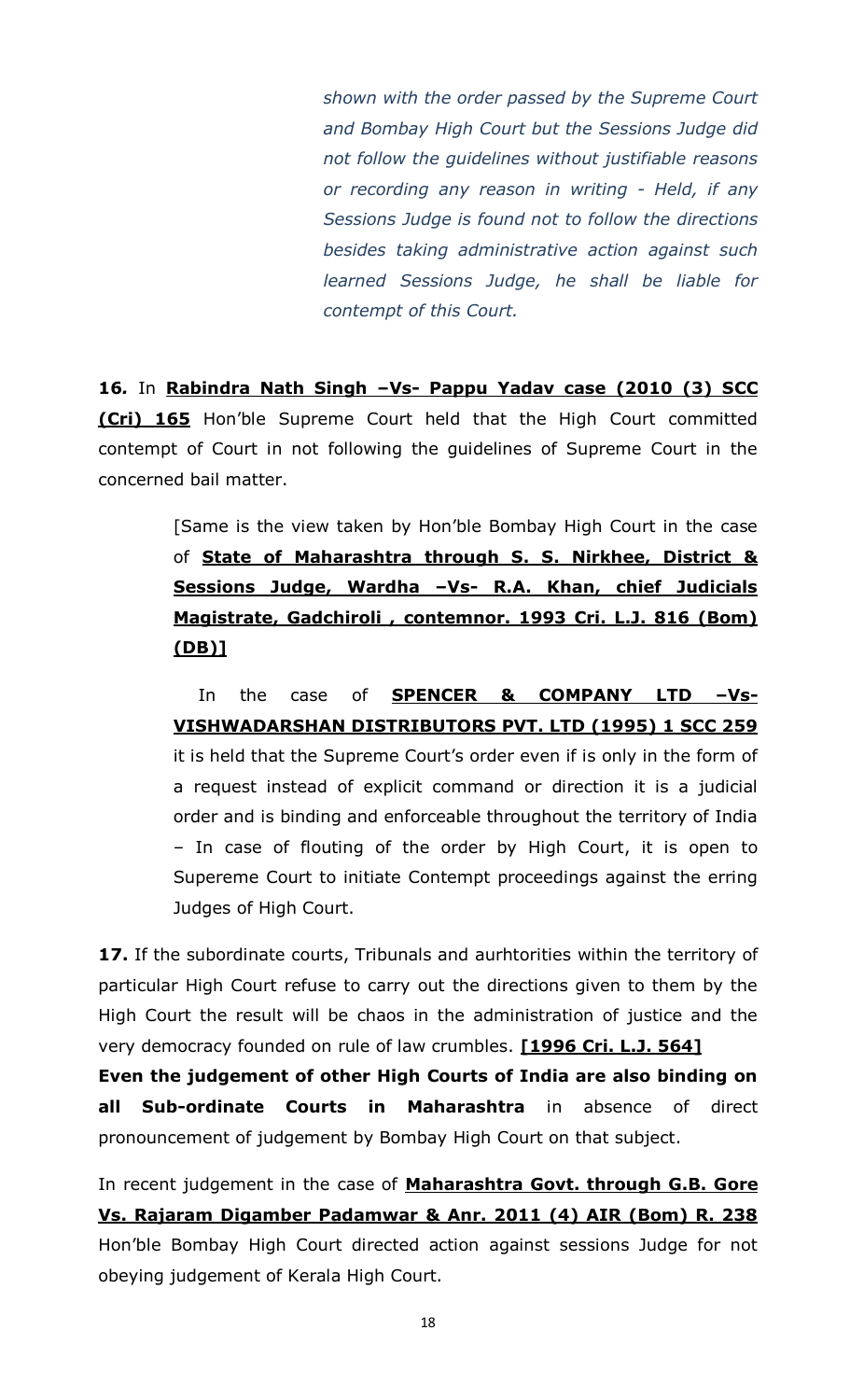Hon'ble Bombay High Court in the case of **M/s. Shri Srinivasa Cut Pieces Cloth Shop, Rajahmundri, (A.P.) & Anr.Vs. State of Maharashtra & Anr.2004 ALL MR ( Cri ) 1802** ruled that the court of Co-ordinate jurisdiction should have consistant openion on same set of facts and point of law. If this procedure is not followed then instead of achieving harmony it may lead to judicial anarchy as different person approaching different Judge may get different orders in like matters.

Therefore even a order passed Sessions Judge in granting bail can be used as precedent before another Sessions Judge.

**18.** Full Bench of Hon'ble Madras High Court in the case of **Selvanathan alias Raghavan Vs. State by Inspector of Police, 1988 MAD LW(CRL.)503** Every person subjected to arrest is entitled to a copy of FIR free of cost at the time of arrest. In case the Magistrate is not satisfied that the requirements have not been complied with, he can limit the remand in the first instance. A request for remand to police custody shall be accompanied by an affidavit by setting out briefly the prior history of the investigation and the likelihood of further clues which the police expect to derive by having the accused in custody, sworn by the investigating or other police officer, not below the rank of a Sub Inspector of Police .

> The Magistrates shall not grant remands to the police custody unless they are satisfied that there is good ground for doing so and shall not accept a general statement made by the investigating or other Police Officer to the effect that the accused may be liable to give further information, that a request for remand to police custody shall be accompanied by an affidavit by setting out briefly the prior history of the investigation and the likelihood of further clues which the police expect to derive by having the accused in custody, sworn by the investigating or other police officer, not below the rank of a Sub Inspector of Police and that the Magistrate after perusing the affidavit and satisfying himself about the request of the police officer, shall entrust the accused to police custody and at the end of the police custody, the Magistrate shall question the accused whether he had in any way been interfered with during the period of custody.

**19.** Hon'ble Supreme Court in **Sanjay Chandra Vs C.B.I. (2012) 1 SCC 40**case it is ruled as under;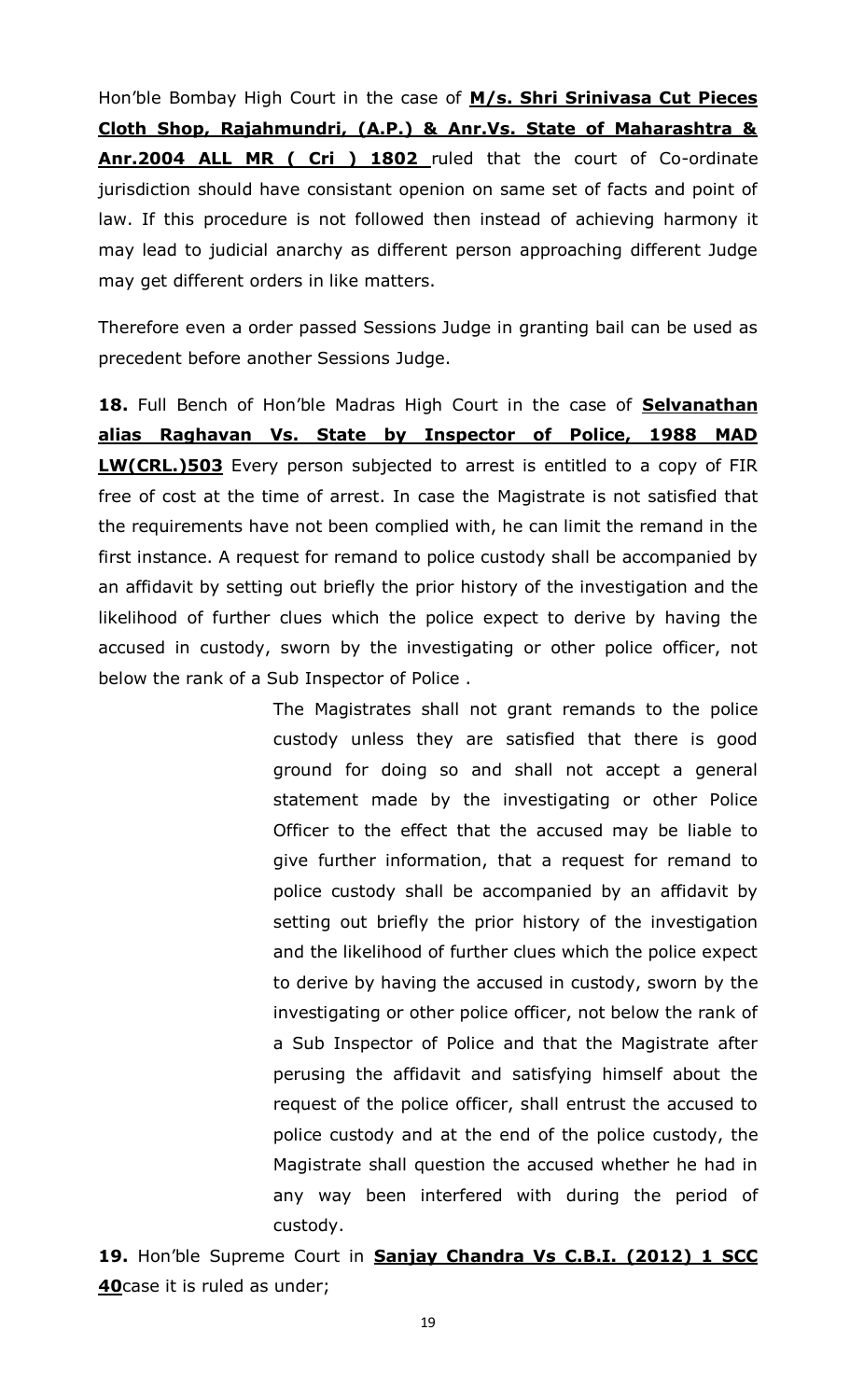*25.…………… In our view, the reasoning adopted by the learned District Judge, which is affirmed by the High Court, in our opinion, a denial of the whole basis of our system of law and normal rule of bail system. It transcends respect for the requirement that a man shall be considered innocent until he is found guilty. If such power is recognized, then it may lead to chaotic situation and would jeopardize the personal liberty of an individual.*

*29. In the case of Gudikanti Narasimhulu v. Public Prosecutor, (1978) 1 SCC 240, V.R. Krishna Iyer,J., sitting as Chamber Judge, enunciated the principles of bail thus:*

*"3. What, then, is "judicial discretion" in this bail context? In the elegant words of Benjamin Cardozo: "The Judge, even when he is free, is still not wholly free. He is not to innovate at pleasure. He is not a knight-errant roaming at will in pursuit of his own ideal of beauty or of goodness. He is to draw his inspiration from consecrated principles. He is not to yield to spasmodic sentiment, to vague and unregulated benevolence. He is to exercise a discretion informed by tradition, methodized by analogy, disciplined by system, and subordinated to "the primordial necessity of order in the social life". Wide enough in all conscience is the field of discretion that remains."*

*Even so it is useful to notice the tart terms of Lord Camden that:*

*"the discretion of a Judge is the law of tyrants: it is always unknown, it is different in different men; it is casual, and depends upon constitution, temper and passion. In the best, it is oftentimes caprice; in the worst, it is every vice, folly and passion to which human nature is liable...."*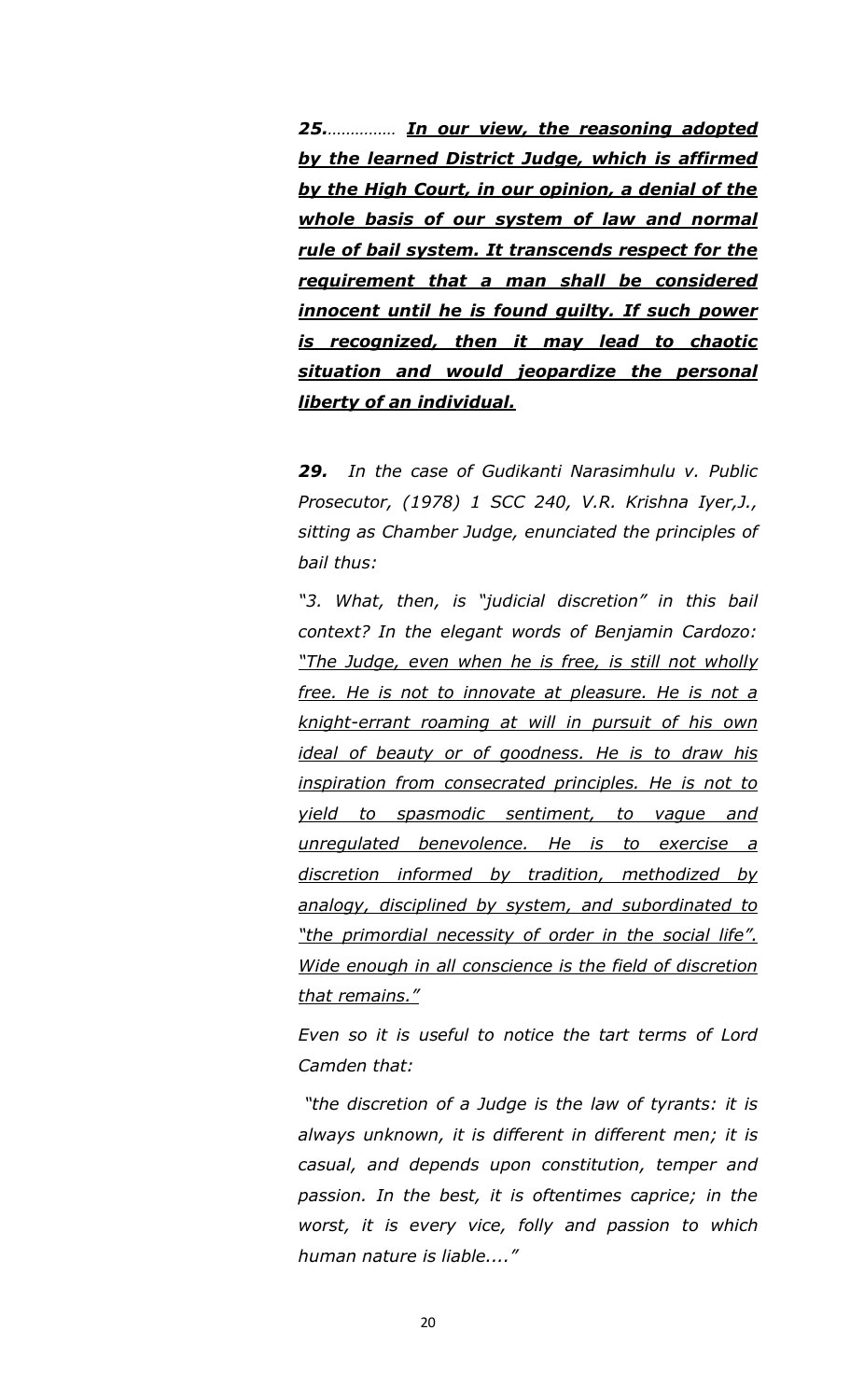**20.** But Ld. Magistrate failed to perform his duty and therefore Magistrate is liable for action under section 16 of Contempt of Court's Act,.1971.

**21.** The Concerned Magistrate & Police Officers are also liable for action under section 220 of Indian Penal Code.

**22. Dinkarrao R. Pole –Vs- State of Maharashtra 2004 (1) Crimes 1 (Bom) (DB)**where it is ruled as under;

> *"A]Wrongful arrest & detention in police custody – IPC Ss. 420 & 471 Cr.P.C. S.41-Police Officer is not expected to act in a mechanical manner and in all cases to arrest accused as soon as report of cognizable offence is lodged – Existence of power to arrest is another thing & justification for exercise of it is another thing there must be some reasonable justification in opinion of officer effecting arrest that it was necessary and justified – Except in heinous offences arrest should be avoided – If Police Officer issue notice to a person to attend the Police Station and not leave the station without permission would do – offence u.s. 420, 471, 468 of IPC are not herious offences – Arrest illegal.*

> *B]Compensation- Petitioner was arrested by respondent Police Officer in case registered U/s 420, 468, 471. If IPC – Offences are not heinous offences - Arrest found malafide and mischievous & not protected by element of good faith – Infringement of fundamental right of a citizen cannot stop by giving a mere declaration – Compensatory relief is to be provided under – Cost of Rs. 25,000/- imposed on Police Officer who arrested the petitioner. "*

**23.** Hon'ble Justice Shard Bobde in **Antonio S. Mervyn –Vs-State 2008 ALL MR (CRI) 2432** had ruled as under;

> *I.P.C. section 186, 353, 356, 379 – Constitution of India, - Arts 226, 21 – Cri. P.C., (1973), S. 46 – Arrest – Power of Police to arrest the accused – Held, the investigation has to be made without touching the offender – The question of touching the offender would arise only while submitting a charge-sheet – Compensation of Rs. 25,000/- granted to accused – State directed to take action against police officer*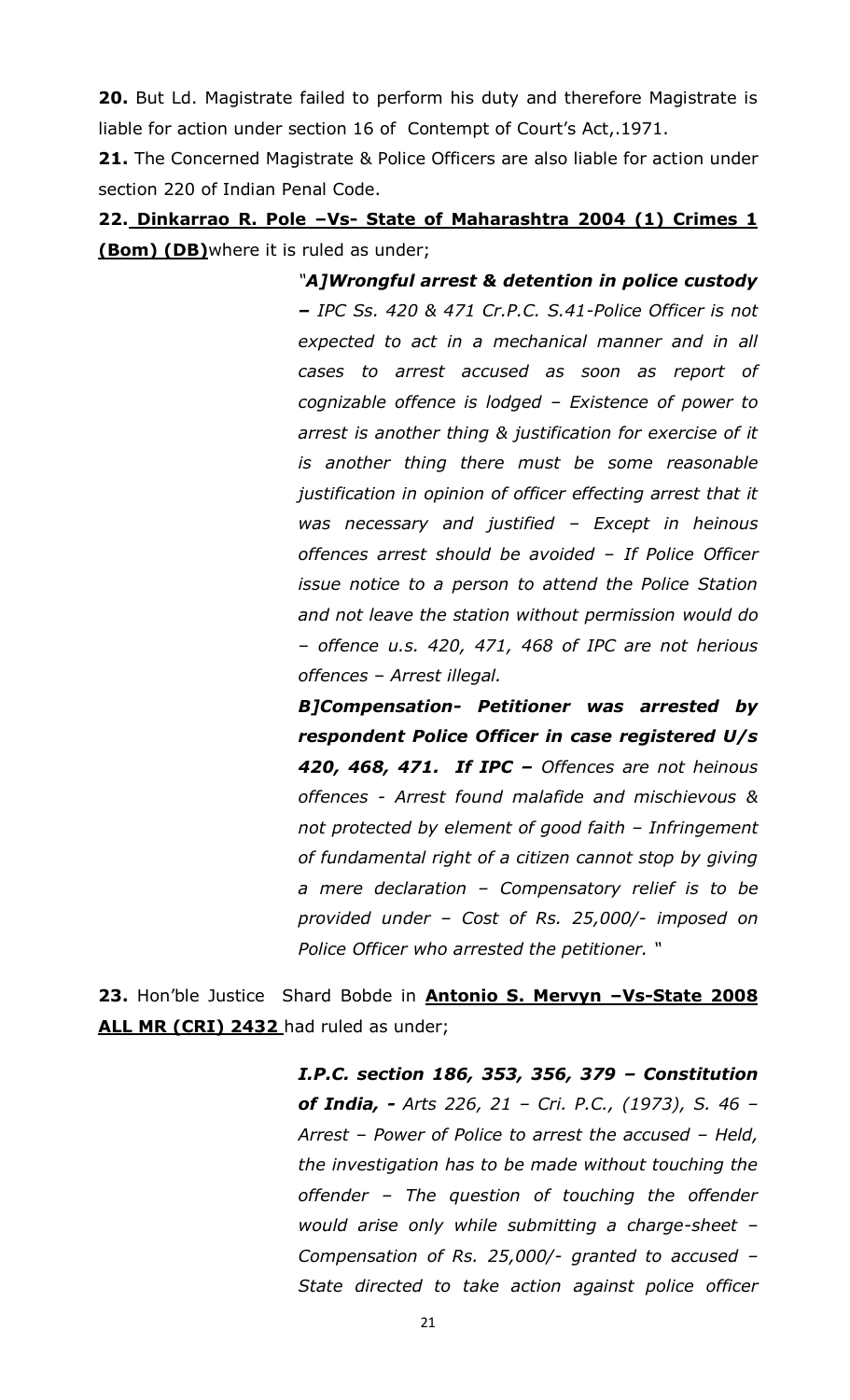*responsible for violation of fundamental rights of accused.*

# **24.** In **Walmik s/o Deorao Bobde Vs. State 2001 ALLMR (Cri.)1731,**it is ruled that;

*In our opinion a reckless arrest of a citizen and detention even under a warrant of arrest by a competent Court without first satisfying itself of such necessity and fullfilment of the requirement of law is actionable as it violates not only his fundamental rights but such action deserves to be condemned being taken in utter disregard to human rights of an individual citizen.*

*Compensation granted*

**25.** As per Article 14 of the Indian Constitution the victim lady entitled for same protection as that of other accused where bail is granted by Hon'ble Supreme Court & Hon'ble High Court.

**26.** The Magistrate and all Judges are bound to apply correct law even if it is not pleaded by any party. Judge cannot take a defence that he don't know the law.

# In the case of **Authorized Officer, State Bank of Travancore and Ors. Vs. Mathew K.C. 2018 (3) SCC 85,**where it is ruled as under;

# *"JUDICIAL ADVENTURISM BY HIGH COURT – PASSING ORDER BY IGNORING LAW SETTLED BY COURT.*

*It is duty of the court to apply the correct law even if not raised by the party. If any order against settled law is to be passed then it can be done only by a reasoned order. Containing a discussion after noticing he relevant law settled.*

*16. It is the solemn duty of the Court to apply the correct law without waiting for an objection to be raised by a party, especially when the law stands well settled. Any departure, if permissible, has to be for reasons discussed, of the case falling under a defined exception, duly discussed after noticing the relevant law.*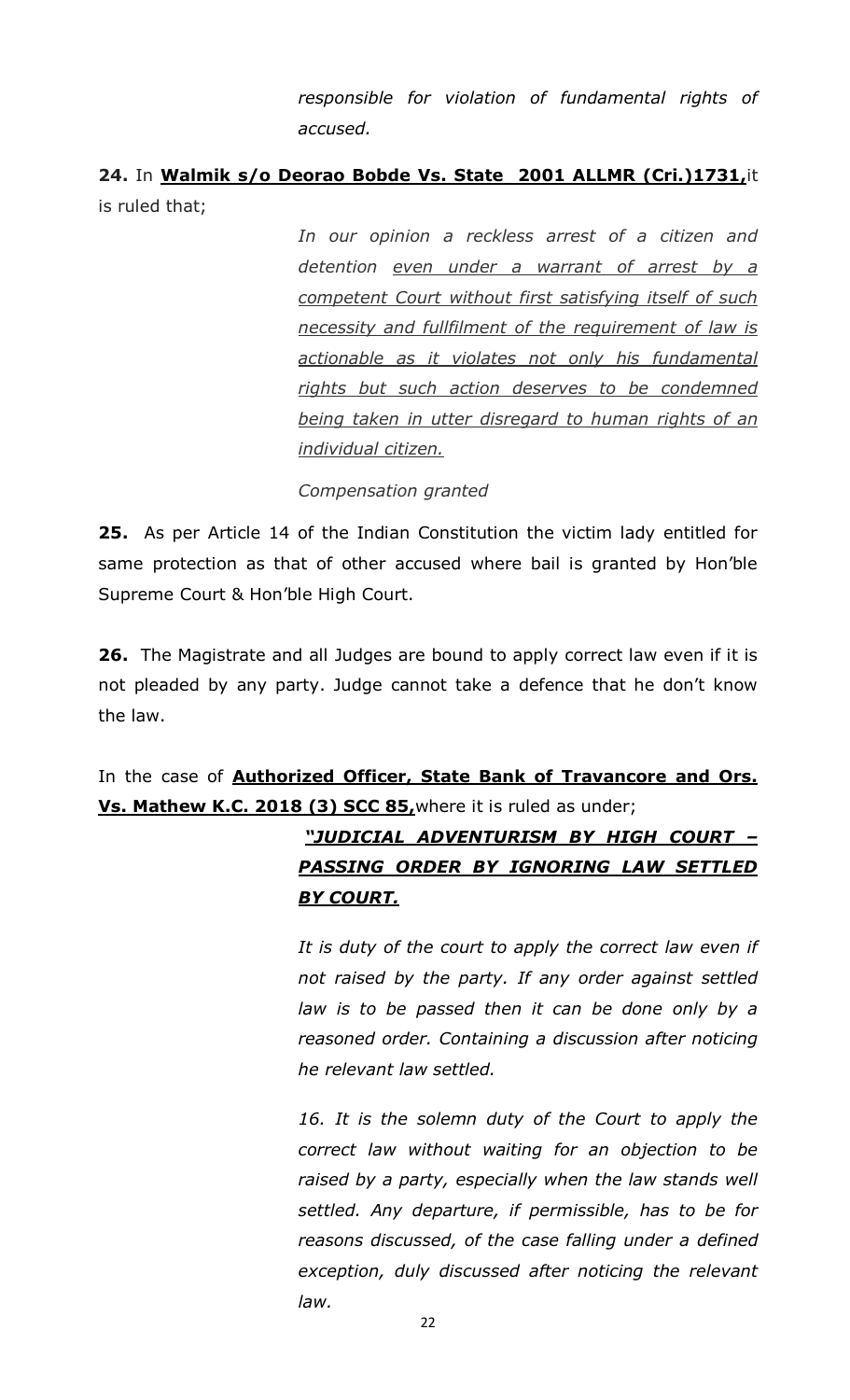*18. We cannot help but disapprove the approach of the High Court for reasons already noticed in Dwarikesh Sugar Industries Ltd. v. Prem Heavy Engineering Works (P) Ltd. and Anr. MANU/SC/0639/1997 : 1997 (6) SCC 450, observing:*

*32. When a position, in law, is well settled as a result of judicial pronouncement of this Court, it would amount to judicial impropriety to say the least, for the subordinate courts including the High Courts to ignore the settled decisions and then to pass a judicial order which is clearly contrary to the settled legal position. Such judicial adventurism cannot be permitted and we strongly deprecate the tendency of the subordinate courts in not applying the settled principles and in passing whimsical orders which necessarily has the effect of granting wrongful and unwarranted relief to one of the parties. It is time that this tendency stops."*

**27.** Hence it is clear that the Magistrate either due to ignorance of law or due to extraneous consideration have acted in utter disregards and defiance of law and violated Fundamental Human Rights of the victim lady.

In any case the concerned Judge is liable for action.

In **R.R. Parekh Vs. High Court of Gujrat (2016) 14 SCC 1,** Hon'ble Supreme Court had upheld the order of dismissal of a Judge. It is ruled as under;

> *A Judge passing an order against provisions of law in order to help a party is said to have been actuated by an oblique motive or corrupt practice - breach of the governing principles of law or procedure by a Judge is indicative of judicial officer has been actuated by an oblique motive or corrupt practice - No direct evidence is necessary - A charge of misconduct against a Judge has to be established on a preponderance of probabilities - The Appellant had absolutely no convincing explanation for this course of conduct - Punishment of compulsory retirement directed.*

> *A wanton breach of the governing principles of law or procedure by a Judge is indicative of judicial officer*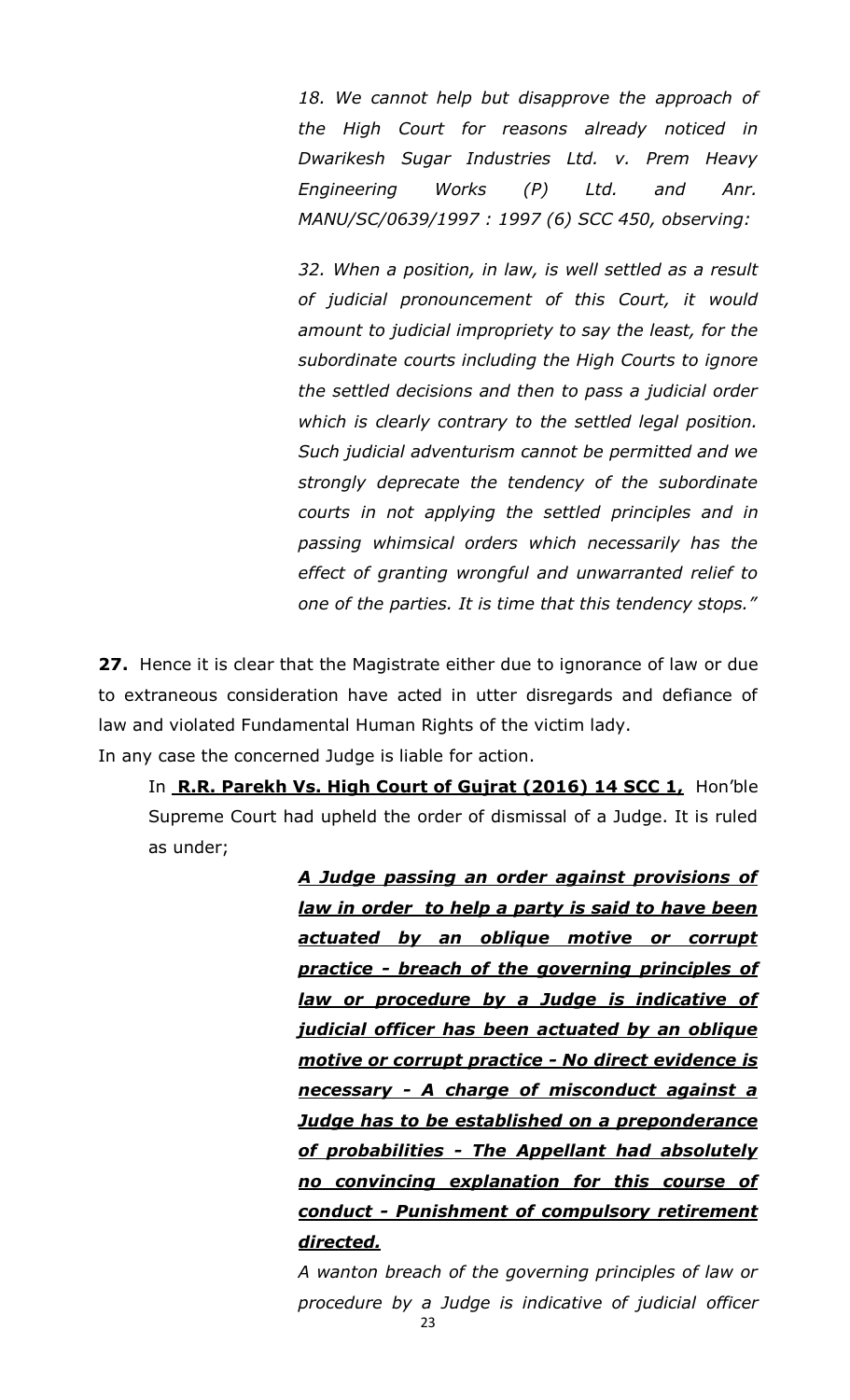*has been actuated by an oblique motive or corrupt practice. In the absence of a cogent explanation to the contrary, it is for the disciplinary authority to determine whether a pattern has emerged on the basis of which an inference that the judicial officer was actuated by extraneous considerations can be drawn - It is not the correctness of the verdict but the conduct of the officer which is in question- . There is on the one hand a genuine public interest in protecting fearless and honest officers of the district judiciary from motivated criticism and attack. Equally there is a genuine public interest in holding a person who is guilty of wrong doing responsible for his or his actions. Neither aspect of public interest can be ignored. Both are vital to the preservation of the integrity of the administration of justice - A charge of misconduct against a Judge has to be established on a preponderance of probabilities - No reasons appear from the record of the judgment, for We have duly perused the judgments rendered by the Appellant and find merit in the finding of the High Court that the Appellant paid no heed whatsoever to the provisions of Section 135 under which the sentence of imprisonment shall not be less than three years, in the absence of special and adequate reasons to the contrary to be recorded in the judgment of the Court. Most significant is the fact that the Appellant imposed a sentence in the case of each accused in such a manner that after the order was passed no accused would remain in jail any longer. Two of the accused were handed down sentences of five months and three months in such a manner that after taking account of the set-off of the period during which they had remained as under-trial prisoners, they would be released from jail. The Appellant had absolutely no convincing explanation for this course of conduct.* 

28. Hon'ble Supreme Court in **Superintendent of Central Excise Vs. Somabhai Ranchhodhbhai Patel AIR 2001 SC 1975** , ruled as under;

> *"(A) Contempt of Courts Act (70 of 1971), S.2 – Misinterpritation of judgment of Hon'ble Supreme*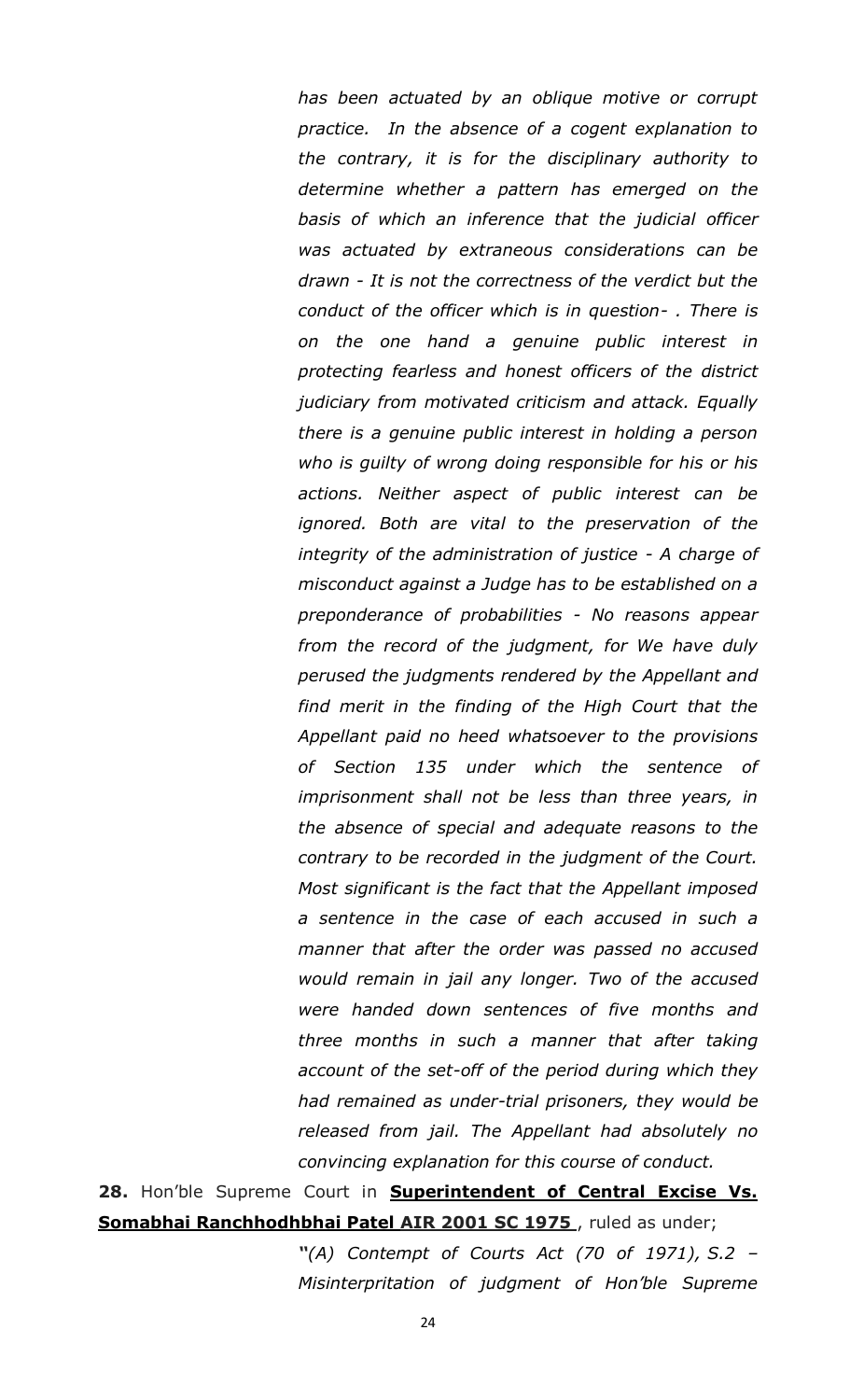# *Court.The level of judicial officer's understanding can have serious impact on other litigants-*

*Misinterpretation of order of Supreme Court - Civil Judge of Senior Division erred in reading and understanding the Order of Supreme Court - Contempt proceedings initiated against the Judge - Judge tendered unconditional apology saying that with his limited understanding, he could not read the order correctly. While passing the Order, he inadvertently erred in reading and understanding the Order of Supreme Court - Supreme Court issued severe reprimand – Held, The officer is holding a responsible position of a Civil Judge of Senior Division. Even a new entrant to judicial service would not commit such mistake assuming it was a mistake - It cannot be ignored that the level of judicial officer's understanding can have serious impact on other litigants. There is no manner of doubt that the officer has acted in most negligent manner without any caution or care whatsoever- Without any further comment, we would leave this aspect to the disciplinary authority for appropriate action, if any, taking into consideration all relevant facts. We do not know whether present is an isolated case of such an understanding? We do not know what has been his past record? In this view, we direct that a copy of the order shall be sent forthwith to the Registrar General of the High Court.* ".

**29.** Hon'ble Supreme Court in the case of **Prabha Sharma Vs. Sunil Goyal (2017) 11 SCC 77** where it is ruled as under;

> *Article 141 of the Constitution of India disciplinary proceedings against Additional District Judge for not following the Judgments of the High Court and Supreme Court - judicial officers are bound to follow the Judgments of the High Court and also the binding nature of the Judgments of this Court in terms of Article 141 of the Constitution of India. We make it*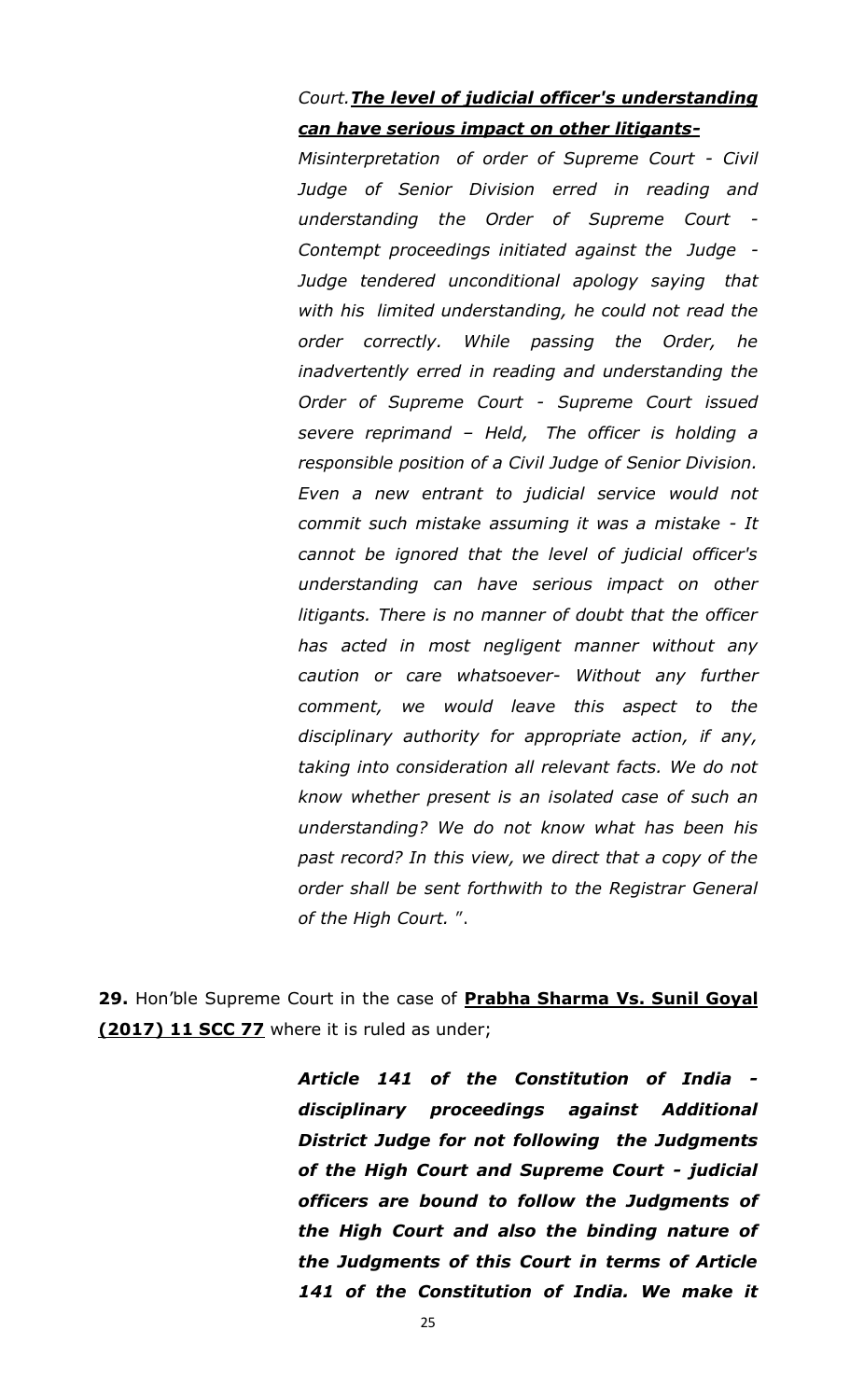*clear that the High Court is at liberty to proceed with the disciplinary proceedings and arrive at an independent decision.*

*BRIEF HISTORY(From:(MANU/ RH/1195 /2011) High Court initiated disciplinary proceedings against Appellant who is working as Additional District Judge, Jaipur City for not following the Judgments of the High Court and Supreme Court. Appellant filed SLP before Supreme Court - Supreme Court dismissed the petition.* 

*Held, the judgment, has mainly stated the legal position, making it clear that the judicial officers are bound to follow the Judgments of the High Court and also the binding nature of the Judgments of this Court in terms of Article 141 of the Constitution of India. We do not find any observation in the impugned judgment which reflects on the integrity of the Appellant. Therefore, it is not necessary to expunge any of the observations in the impugned Judgment and to finalise the same expeditiously.*

*Based on this Judgment, disciplinary proceedings have been initiated against the Appellant by the High Court. We make it clear that the High Court is at liberty to proceed with the disciplinary proceedings and arrive at an independent decision and to finalise the same expeditiously.*

**30.** In **Umesh Chandra Vs State of Uttar Pradesh & Ors. 2006 (5) AWC 4519 ALL** it is ruled as under;

> *If Judge is passing illegal order either due to negligence or extraneous consideration giving undue advantage to the party then that Judge is liable for action in spite of the fact that an order can be corrected in appellate/revisional jurisdiction - The acceptability of the judgment depends upon the creditability of the conduct, honesty, integrity and character of the officer and since the confidence of the litigant public gets affected or shaken by the lack of integrity and character of the Judicial Officer, in*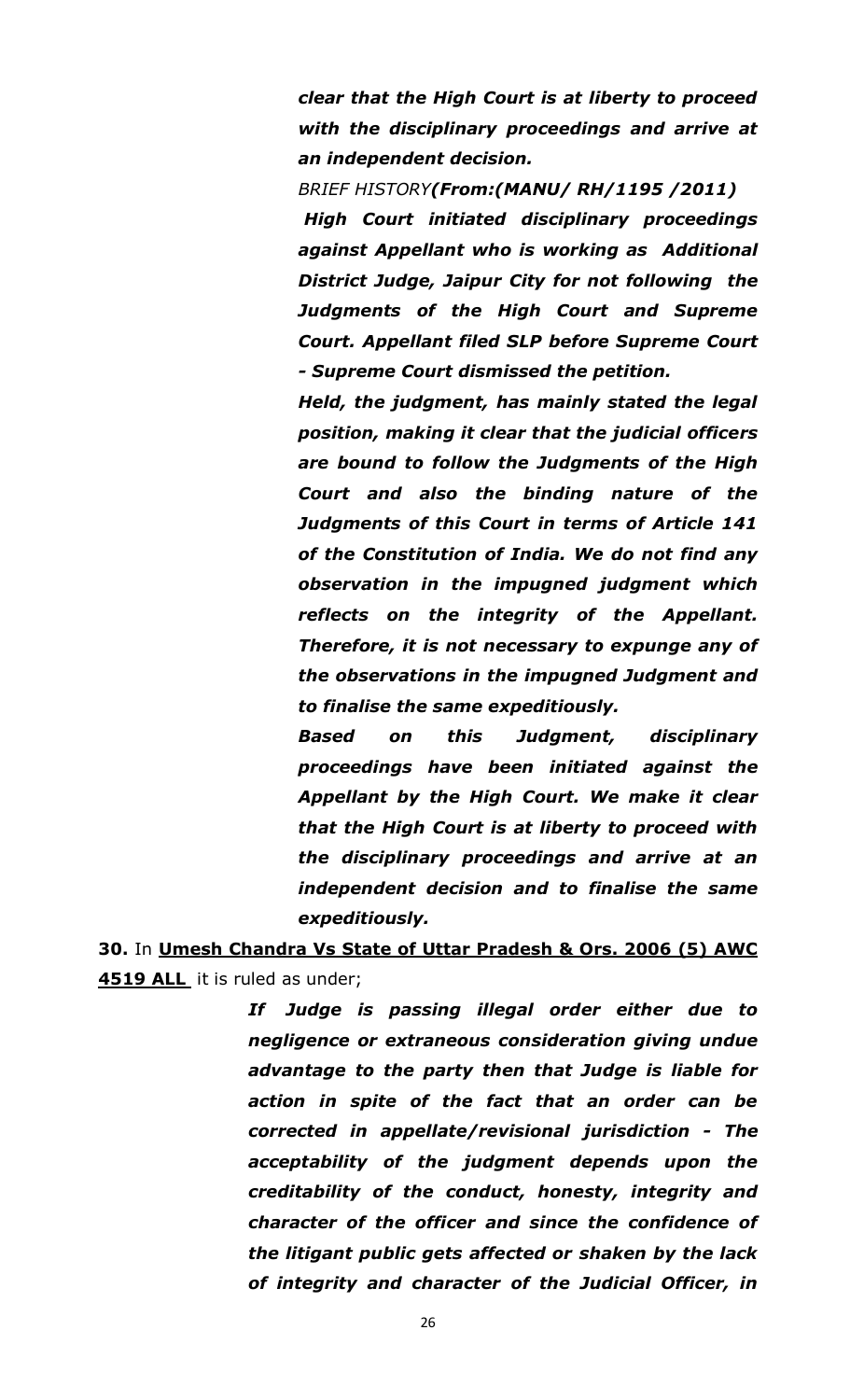### *such cases imposition of penalty of dismissal from service is well justified*

*The order was passed giving undue advantage to the main accused - grave negligence is also a misconduct and warrant initiation of disciplinary proceedings - in spite of the fact that an order can be corrected in appellate/revisional jurisdiction but if the order smacks of any corrupt motive or reflects on the integrity of the judicial officer, enquiry can be held .*

 *The Inquiry Judge has held that even if the petitioner was competent to grant bail, he passed the order giving undue advantage of discharge to the main accused and did not keep in mind the gravity of the charge. This finding requires to be considered in view of the settled proposition of law that grave negligence is also a misconduct and warrant initiation of disciplinary proceedings .*

*The petitioner, an officer of the Judicial Services of this State, has challenged the order of the High Court on the administrative side dated 11.02.2005 (Annex.11) whereby the petitioner has been deprived of three increments by withholding the same with cumulative effect.*

*The petitioner, while working as Additional Chief Metropolitan Magistrate, Kanpur, granted bail on 29.06.1993 to an accused named Atul Mehrotra in Crime Case No. 3240 of 1992 under Section 420, 467, 468, I.P.C. Not only this, an application was moved by the said accused under Section 239, Cr.P.C. for discharge which was also allowed within 10 days vide order dated 06.08.1993. The said order of discharge was however reversed in a revision filed by the State According to the prosecution case, the accused was liable to be punished for imprisonment with life on such charges being proved, and as such, the officer concerned committed a gross error of jurisdiction by extending the benefit of bail to the accused on the same day when he surrendered before the Court. Further, this was not a case where the accused ought to have been discharged and the order passed by the officer was, therefore, an act of undue haste.*

*The then Chief Manager, Punjab National Bank, Birhana*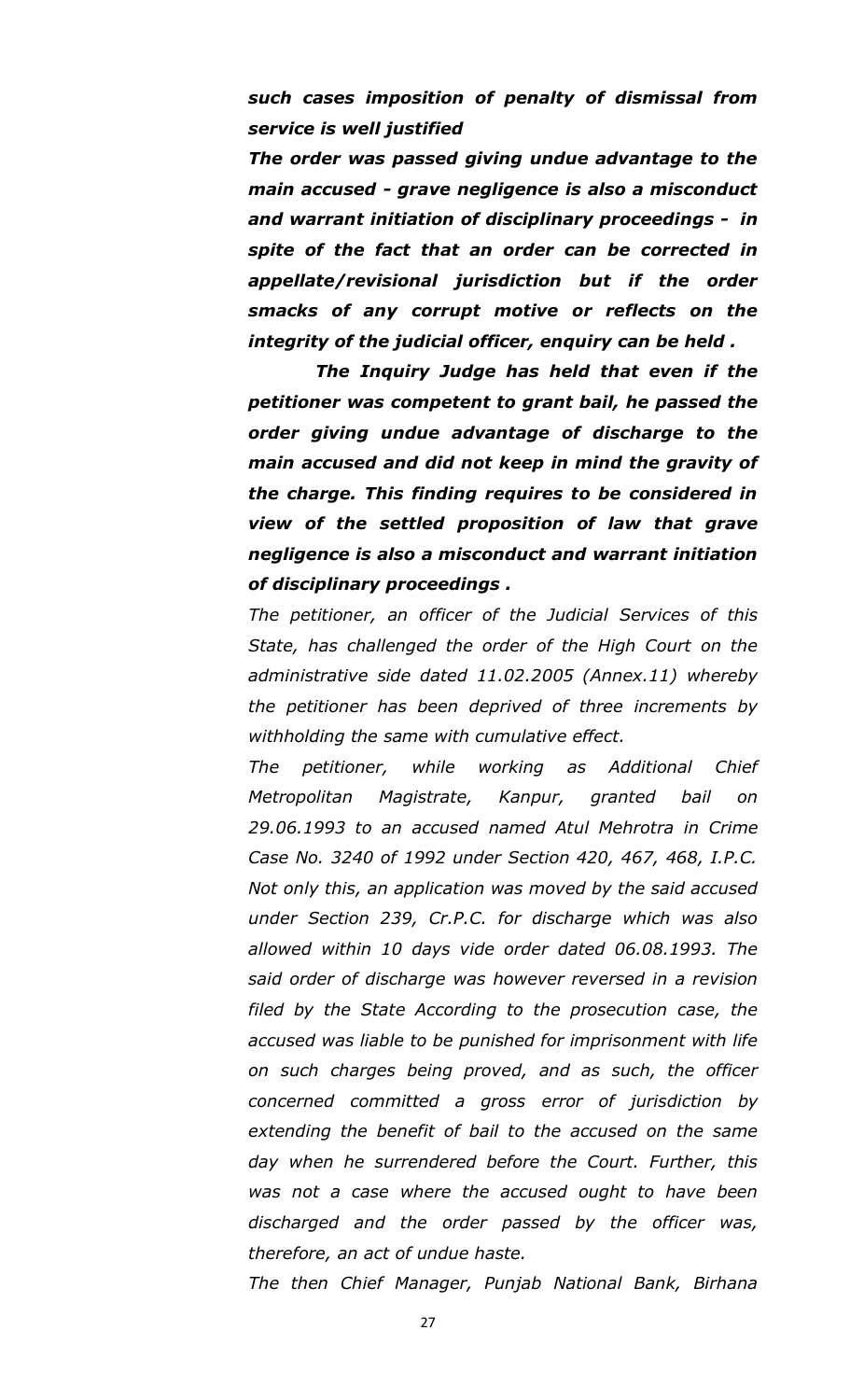*Road Branch, Kanpur Nagar made a complaint on the administrative side on 11.11.1995 to the then Hon'ble Chief*  Justice of this Court. The matter was entrusted to the *Vigilance Department to enquire and report. After almost four and half years, the vigilance inquiry report was submitted on 14.03.2002 and on the basis of the same the petitioner was suspended on 30th April, 2002 and it was resolved to initiate disciplinary proceedings against the petitioner. A charge sheet was issued to the petitioner on 6th September, 2002 to which he submitted a reply on 22.10.2002. The enquiry was entrusted to Hon'ble Justice Pradeep Kant, who conducted the enquiry and submitted a detailed report dated 06.02.2002 (Annex-8). A show cause notice was issued to the petitioner along with a copy of the enquiry report to which the petitioner submitted his reply on 19.05.2004 (Annex.10). The enquiry report was accepted by the Administrative Committee and the Full Court ultimately resolved to reinstate the petitioner but imposed the punishment of withholding of three annual grade increments with cumulative effect which order is under challenge in the present writ petition.*

*B) JUDICIAL OFFICERS - has to be examined in the light of a different standard that of other administrative officers. There is much requirement of credibility of the conduct and integrity of judicial officers - the acceptability of the judgment depends upon the creditability of the conduct, honesty, integrity and character of the officer and since the confidence of the litigant public gets affected or shaken by the lack of integrity and character of the judicial officer, in such cases imposition of penalty of dismissal from service is well justified - Judges perform a "function that is utterly divine" and officers of the subordinate judiciary have the responsibility of building up of the case appropriately to answer the cause of justice. "The personality, knowledge, judicial restrain, capacity to maintain dignity" are the additional aspects which go into making the Courts functioning successfully - the judiciary is the repository of public faith. It is the trustee of the*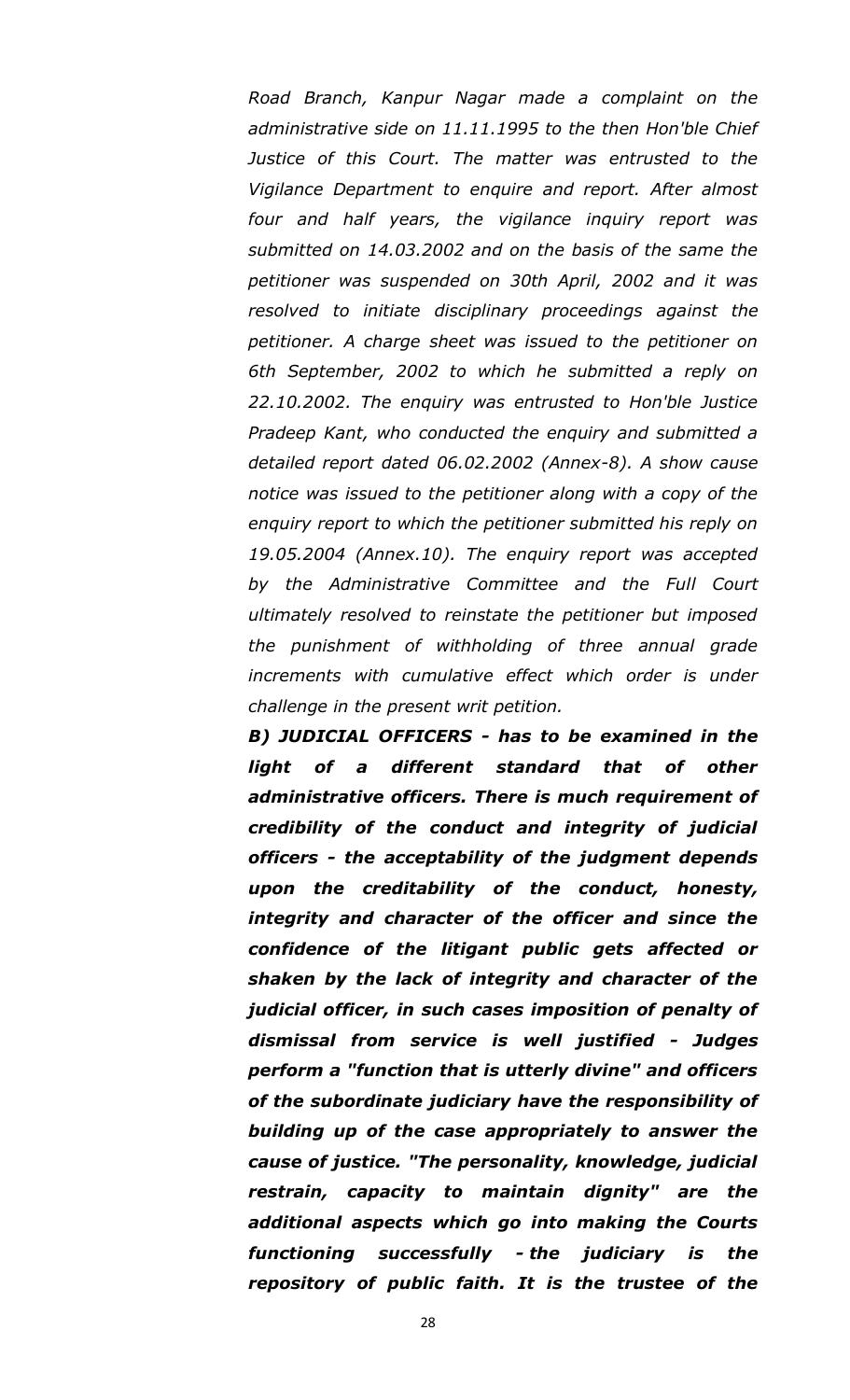*people. It is the last hope of the people. After every knock of all the doors fail, people approach the judiciary as a last resort. It is the only temple worshipped by every citizen of this nation, regardless of religion, caste, sex or place of birth because of the power he wields. A Judge is being judged with more strictness than others. Integrity is the hallmark of judicial discipline, apart from others. It is high time the judiciary must take utmost care to see that the temple of justice does not crack from inside which will lead to a catastrophe in the justice delivery system resulting in the failure of public confidence in the system. We must remember woodpeckers inside pose larger threat than the storm outside*

*In Government of Tamil Nadu Vs. K.N. Ramamurthy, AIR 1997 SC 3571, the Hon'ble Supreme Court held that exercise of judicial or quasi judicial power negligently having adverse affect on the party or the State certainly amounts to misconduct.*

*In M.H. Devendrappa Vs. The Karnataka State Small Industries Development Corporation, AIR 1998 SC 1064, the Hon'ble Supreme Court ruled that any action of an employee which is detrimental to the prestige of the institution or employment, would amount to misconduct.*

*In High Court of Judicature at Bombay Vs. Udaysingh & Ors., A.I.R. 1997 SC 2286 the Hon'ble Apex Court while dealing with a case of judicial officer held as under:-*

*"Since the respondent is a judicial officer and the maintenance of discipline in the judicial service is a paramount matter and since the acceptability of the judgment depends upon the creditability of the conduct, honesty, integrity and character of the officer and since the confidence of the litigant public gets affected or shaken by the lack of integrity and character of the judicial officer, we think that imposition of penalty of dismissal from service is well justified."*

*This Court in Ram Chandra Shukla Vs. State of U.P. & Ors., (2002) 1 ALR 138 held that the case of judicial officers has to be examined in the light of a different standard that of other administrative officers. There is much requirement of*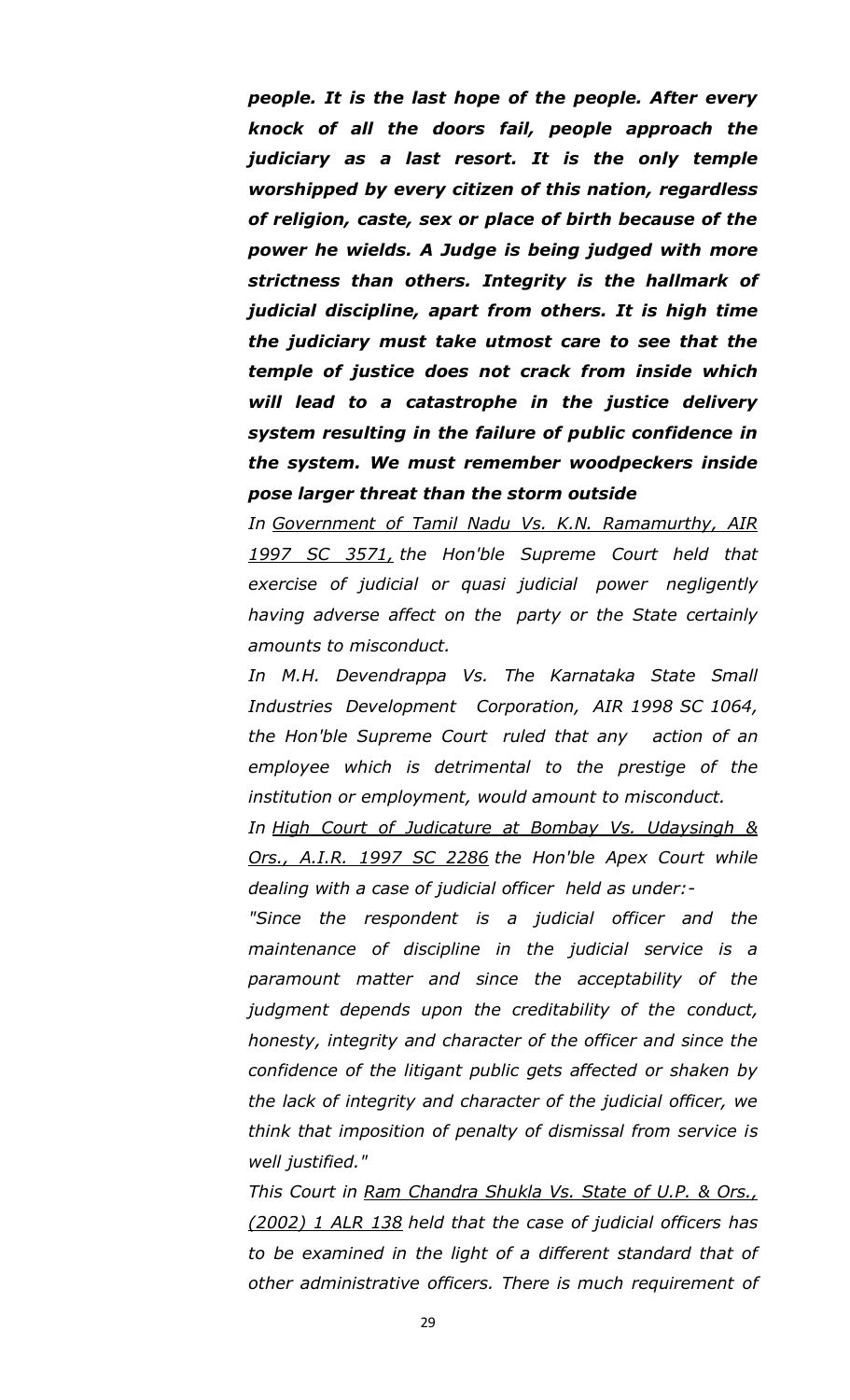*credibility of the conduct and integrity of judicial officers.*

*In High Court of Judicature at Bombay V. Shirish Kumar Rangrao Patil & Anr., AIR 1997 SC 2631, the Supreme Court observed as under:-*

*"The lymph nodes (cancerous cells) of corruption constantly keep creeping into the vital veins of the judiciary and the need to stem it out by judicial surgery lies on the judiciary itself by its self-imposed or corrective measures or disciplinary action under the doctrine of control enshrined in Articles 235, 124 (6) of the Constitution. It would, therefore, be necessary that there should be constant vigil by the High Court concerned on its subordinate judiciary and self-introspection.*

*When such a constitutional function was exercised by the administrative side of the High Court any judicial review thereon should have been made not only with great care and circumspection, but confining strictly to the parameters set by this Court in the aforesaid decisions.--------"*

*In Government of Andhra Pradesh Vs. P. Posetty, (2000) 2 SCC 220, the Hon'ble Supreme Court held that sense of propriety and acting in derogation to the prestige of the institution and placing his official position under any kind of embarrassment may amount to misconduct as the same may ultimately lead that the delinquent had behaved in a manner which is unbecoming of an employee/Government servant.*

*In All India Judges' Association Vs. Union of India & Ors., AIR 1992 SC 165, the Hon'ble Supreme Court observed that Judges perform a "function that is utterly divine" and officers of the subordinate judiciary have the responsibility of building up of the case appropriately to answer the cause of justice. "The personality, knowledge, judicial restrain, capacity to maintain dignity" are the additional aspects which go into making the Courts functioning successfully.*

*In Tarak Singh & Anr. Vs. Jyoti Basu & Ors., (2005) 1 SCC 201, the Hon'ble Supreme Court observed as under:-*

*"Today, the judiciary is the repository of public faith. It is the trustee of the people. It is the last hope of the people. After every knock of all the doors fail, people approach the judiciary as a last resort. It is the only temple worshipped*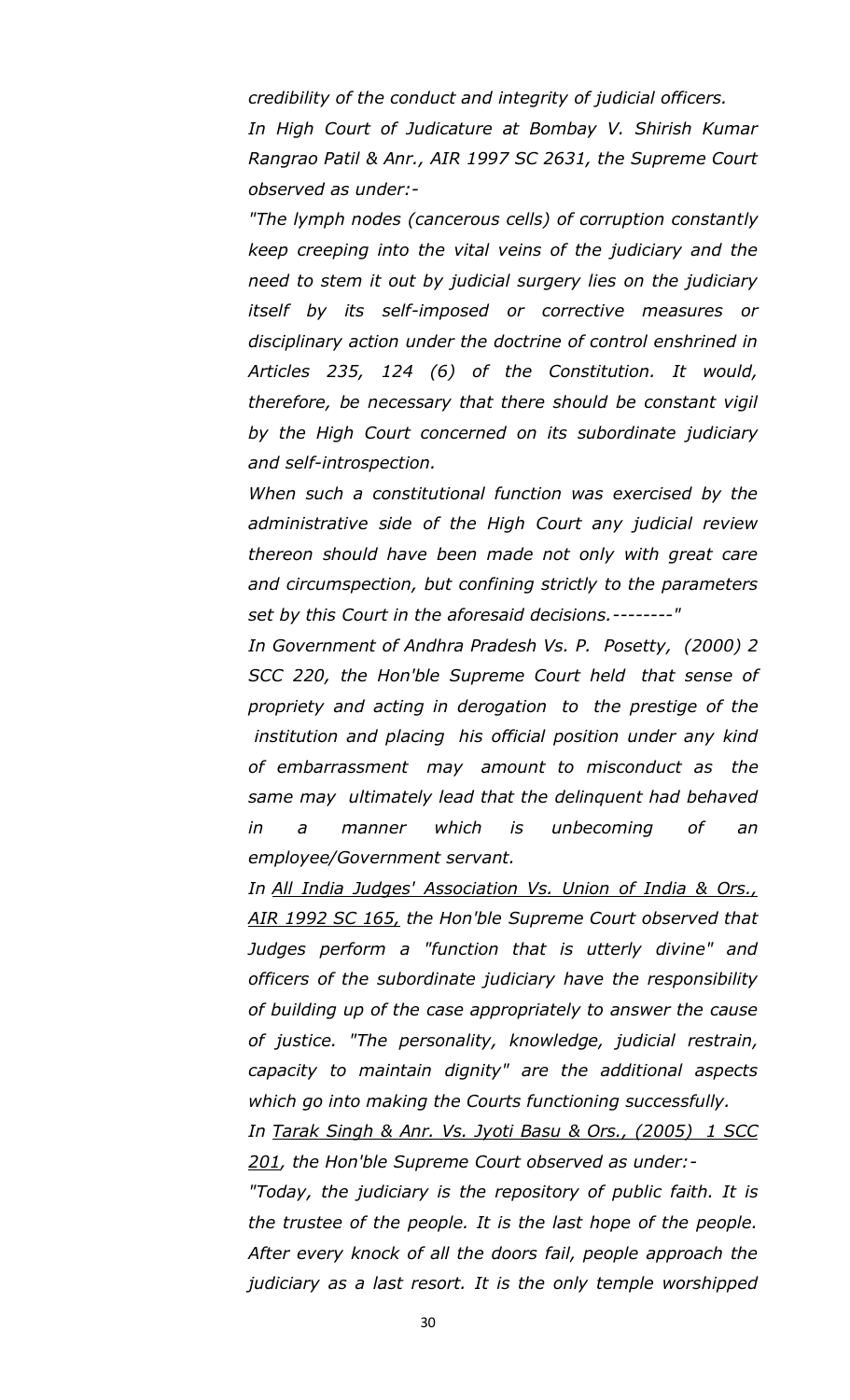*by every citizen of this nation, regardless of religion, caste, sex or place of birth because of the power he wields. A Judge is being judged with more strictness than others. Integrity is the hallmark of judicial discipline, apart from others. It is high time the judiciary must take utmost care to see that the temple of justice does not crack from inside which will lead to a catastrophe in the justice delivery system resulting in the failure of public confidence in the system. We must remember woodpeckers inside pose larger threat than the storm outside."*

# **31.** Full Bench in **K.K.Dhanwan's case (1993) 2SCC 56** where it is ruled as under ;

*"If any Judge acts negligently or recklessly or in order to confer undue favour on a person is not acting as a Judge. And he can be proceeded for passing unlawful order apart from the fact that the order is appealable. Action for violation of Conduct Rules is must for proper administration.*

*"28. Certainly, therefore, the officer who exercises judicial or quasi - judicial powers acts negligently or recklessly or in order to confer undue favour on a person is not acting as a Judge. Accordingly, the contention of the respondent has to be rejected. It is important to bear in mind that in the present case, we are not concerned with the correctness or legality of the decision of the respondent but the conduct of the respondent in discharge of his duties as an officer. The legality of the orders with reference to the nine assessments may be questioned in appeal or revision under the Act. But we have no doubt in our mind that the Government is not precluded from taking the disciplinary action for violation of the Conduct Rules. Thus, we conclude that the disciplinary action can be taken in the following cases:*

*(i) Where the officer had acted in a manner as would reflect on his reputation for integrity or good faith or devotion to duty;*

*(ii)if there is prima facie material to show recklessness or misconduct in the discharge of his*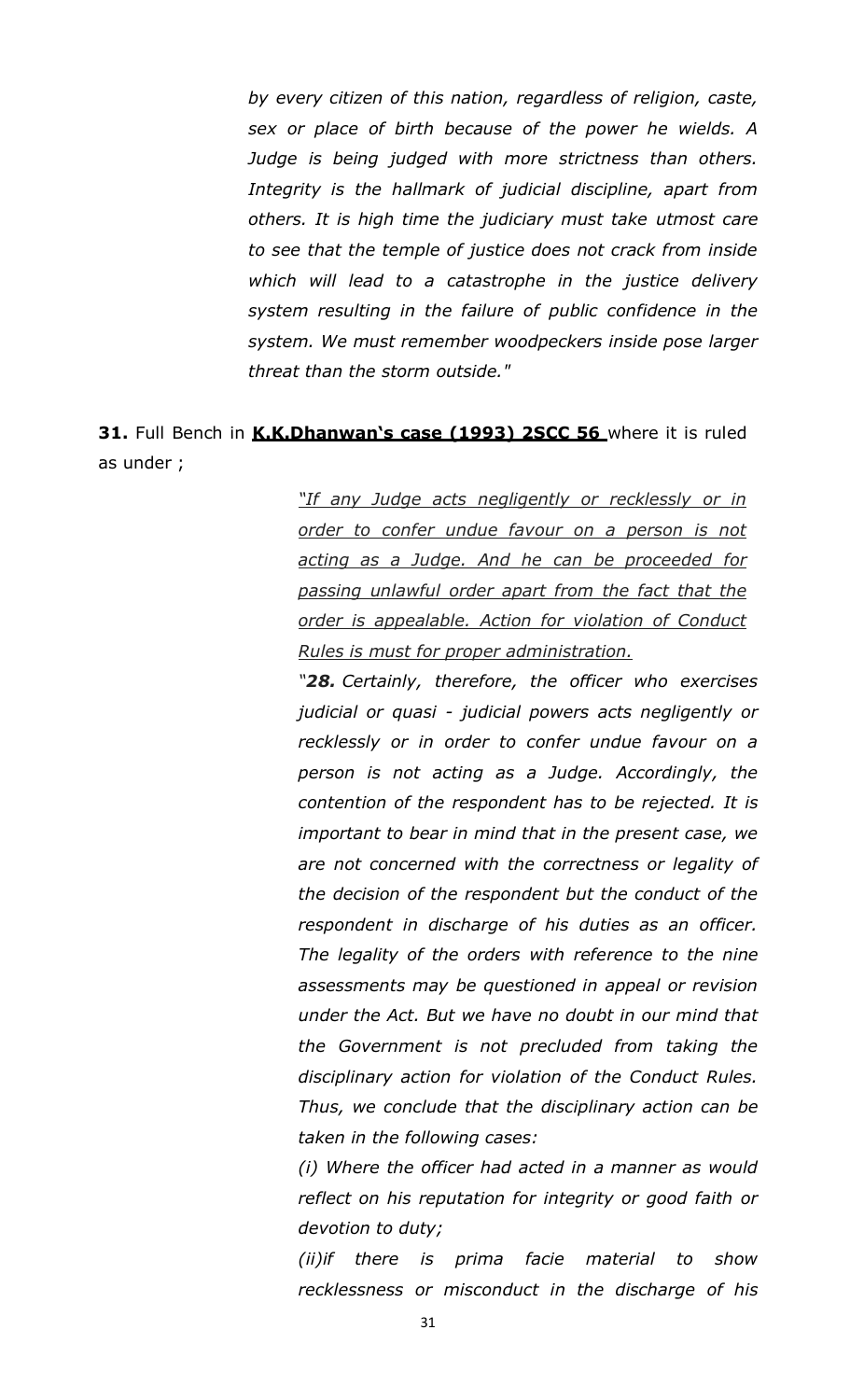*duty;*

*(iii)if he has acted in a manner which is unbecoming of a government servant;*

*(iv)if he had acted negligently or that he omitted the prescribed conditions which are essential for the exercise of the statutory powers;*

*(v) if he had acted in order to unduly favour a party-,*

*(vi) if he had been actuated by corrupt motive however, small the bribe may be because Lord Coke said long ago "though the bribe may be small, yet the fault is great."*

*"17. In this context reference may be made to the following observations of Lopes, L.J. in Pearce v. Foster.*

*"If a servant conducts himself in a way inconsistent with the faithful discharge of his duty in the service, it is misconduct which justifies immediate dismissal. That misconduct, according to my view, need not be misconduct in the carrying on of the service of the business. It is sufficient if it is conduct which is prejudicial or is likely to be prejudicial to the interests or to the reputation of the master, and the master will be justified, not only if he discovers it at the time, but also if he discovers it afterwards, in dismissing that servant."*

#### *(emphasis supplied)"*

**32.** In **Re: Justice C.S. Karnan's case (2017) 7 SCC 1** Hon'ble Supreme Court had ruled as under;

> *A) High Court Judge disobeying Supreme Court direction and abusing process of court sentenced to six months imprisonment.*

> *B) Even if petition is filed by a common man alleging contempt committed by a High Court Judge then Supreme Court is bound to examine these allegation.*

### **33. COMPENSATION TO THE VICTIMS:-**

**33.1.** Hon'ble Supreme Court in **Dr. Mehmood Nayyar Azam Vs. State of Chattisgarh & Ors. (2012) 8 SCC 1** had ruled as under;

"*[Article 21](http://indiankanoon.org/doc/1199182/) of the Constitution - RIGHT TO LIFE*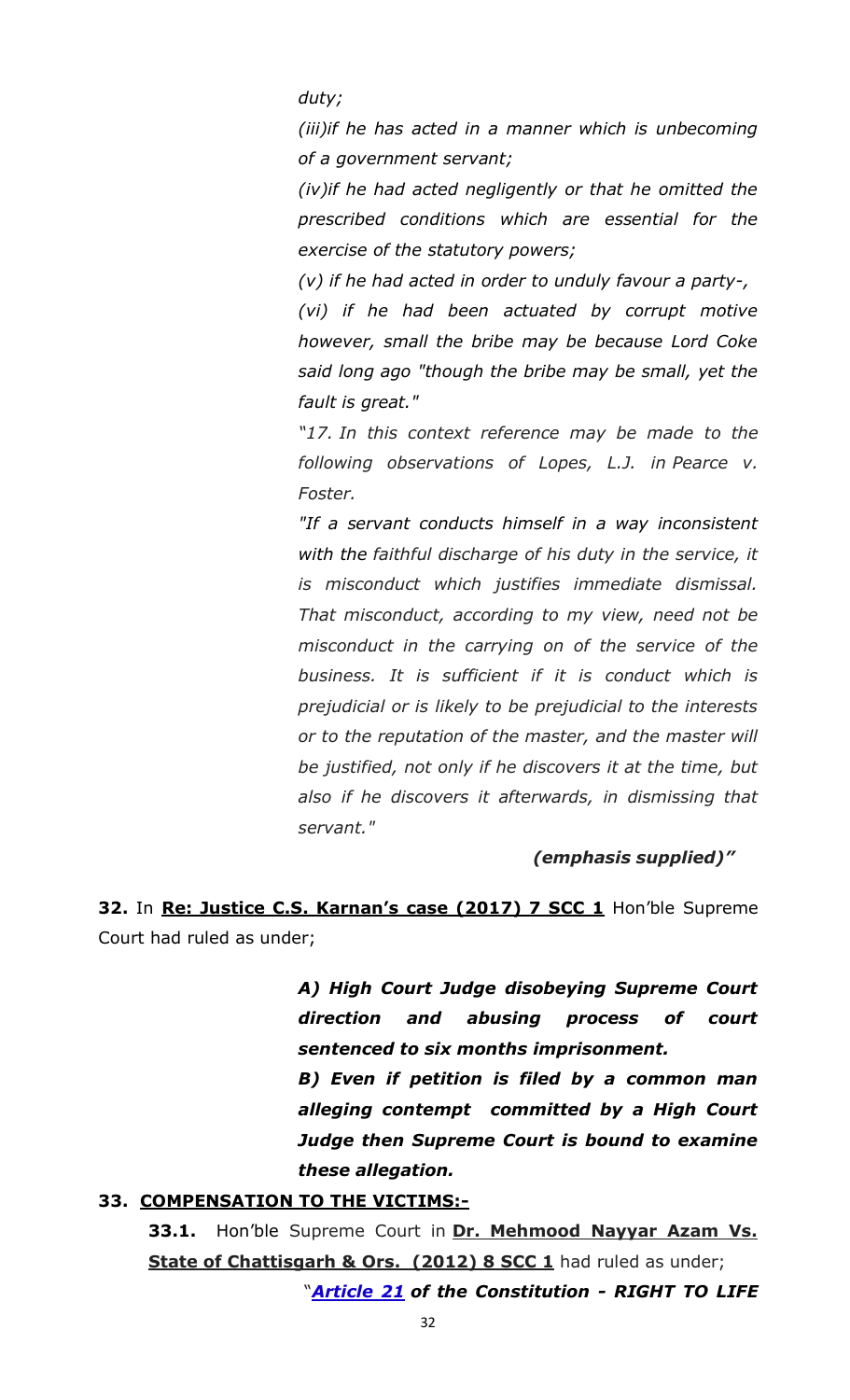*includes the right to live with human dignity and all that goes along with it – If reputation is injured by unjustified acts of Public servants then Writ Court can grant compensation- Rs.5.00 lacs (Rupees five lacs only) should be granted towards compensation to the appellant - law cannot become a silent spectator - The law should not be seen to sit by limply, while those who defy if go free, and those who seek its protection lose hope - When citizenry rights are sometimes dashed against and pushed back by the members of City Halls, there has to be a rebound and when the rebound takes place, [Article 21](http://indiankanoon.org/doc/1199182/) of the Constitution springs up to action as a protector- The action of the State, must be "right, just and fair". Using any form of torture would neither be 'right nor just nor fair' and, therefore, would be impermissible, being offensive to [Article 21](http://indiankanoon.org/doc/1199182/) - Any psychological torture inflicts immense mental pain. A mental suffering at any age in life can carry the brunt and may have nightmarish effect on the victim. The hurt develops a sense of insecurity, helplessness and his self-respect gets gradually atrophied- the authorities possibly have some kind of sadistic pleasure or to "please someone" meted out the appellant with this kind of treatment. It is not to be forgotten that when dignity is lost, the breath of life gets into oblivion. In a society governed by rule of law where humanity has to be a laser beam, as our compassionate constitution has so emphasized, the police authorities cannot show the power or prowess to vivisect and dismember the same. When they pave such path, law cannot become a silent spectator - The law should not be seen to sit by limply, while those who defy if go free, and those who seek its protection lose hope.*

*B] The High Court, despite no factual dispute, has required him to submit a representation to the State Government for adequate relief pertaining to grant of compensation after expiry of 19 years with a further stipulation that if he is*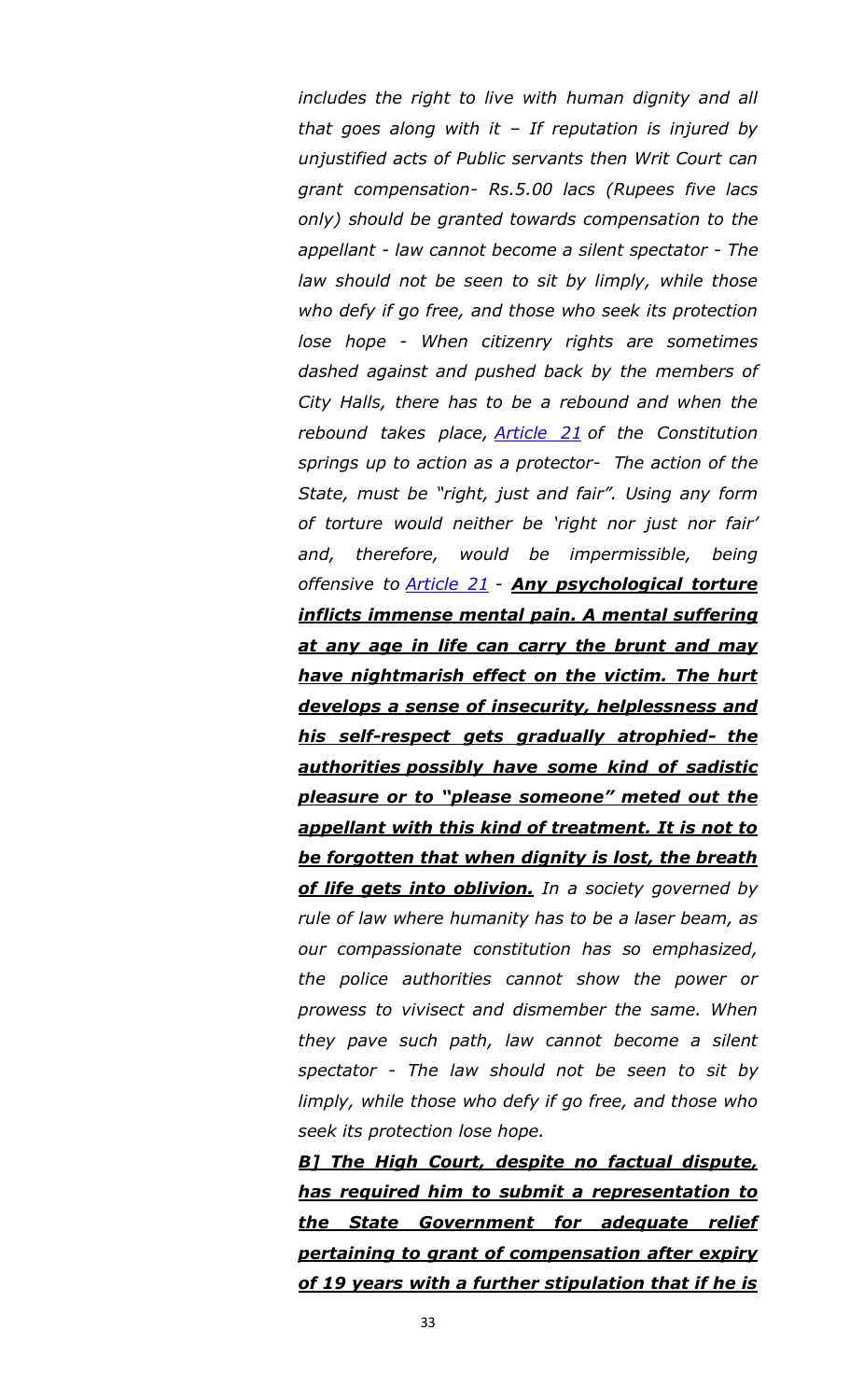*aggrieved by it, he can take recourse to requisite proceedings available to him under law. We are pained to say that this is not only asking a man to prefer an appeal from Caesar to Caesar's wife but it also compels him like a cursed Sisyphus to carry the stone to the top of the mountain wherefrom the stone rolls down and he is obliged to repeatedly perform that futile exercise.***".**

**33.2.** In **S. Nambi Narayanan Vs. Siby Mathews & Ors. (2018) 10 SCC 804** it is ruled as under;

> "*40. If the obtaining factual matrix is adjudged on the aforesaid principles and parameters, there can be no scintilla of doubt that the Appellant, a successful scientist having national reputation, has been compelled to undergo immense humiliation. The lackadaisical attitude of the State police to arrest anyone and put him in police custody has made the Appellant to suffer the ignominy. The dignity of a person gets shocked when psychopathological treatment is meted out to him. A human being cries for justice when he feels that the insensible act has crucified his self-respect. That warrants grant of compensation under the public law remedy. We are absolutely conscious that a civil suit has been filed for grant of compensation. That will not debar the constitutional court to grant compensation taking recourse to public law. The Court cannot lose sight of the wrongful imprisonment, malicious prosecution, the humiliation and the defamation faced by the Appellant. In Sube Singh v. State of Haryana and Ors. MANU/SC/0821/2006 : (2006) 3 SCC 178, the three-Judge Bench, after referring to the earlier decisions, has opined:*

> *38. It is thus now well settled that the award of compensation against the State is an appropriate and effective remedy for redress of an established infringement of a fundamental right Under Article 21, by a public servant. The*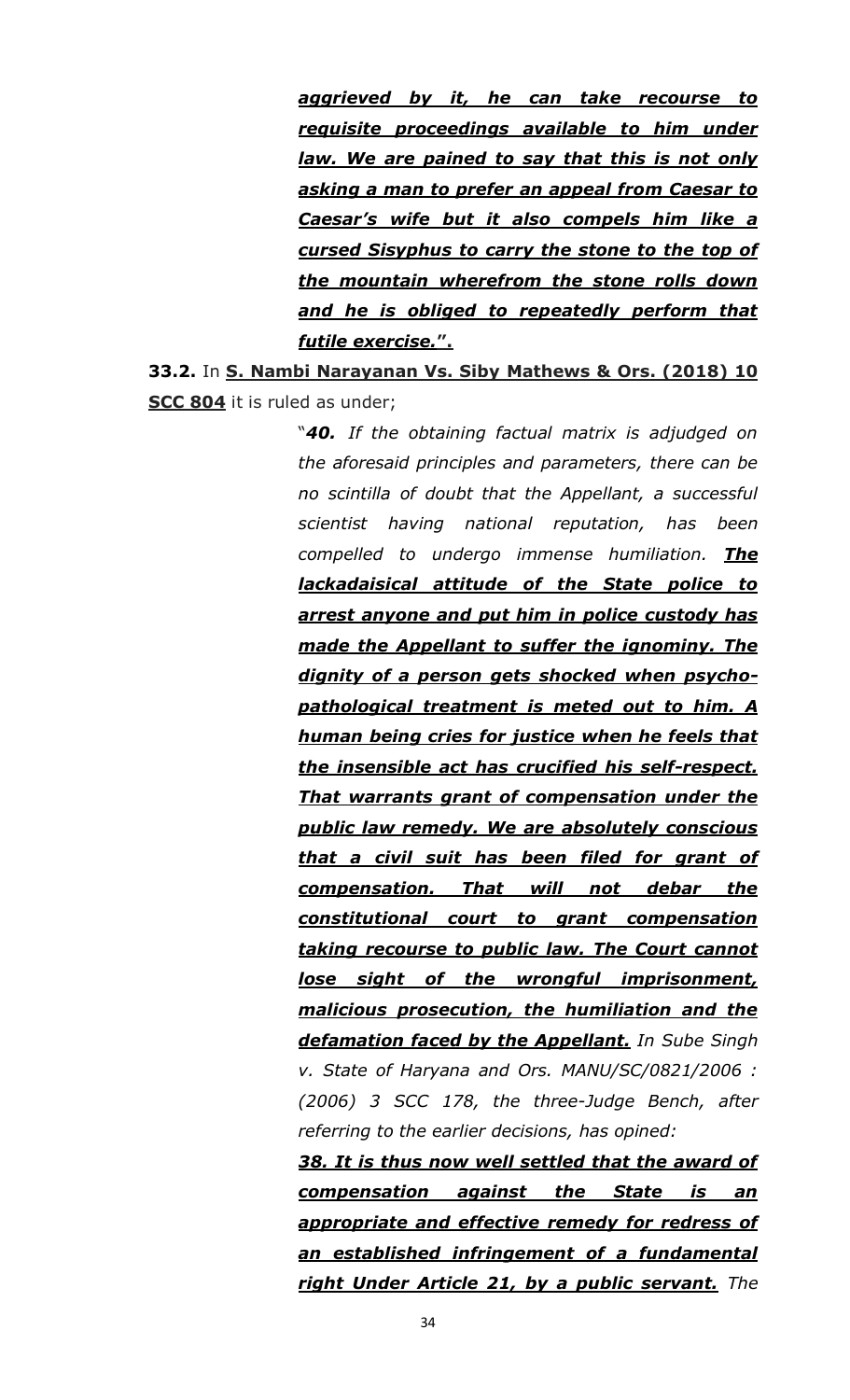*quantum of compensation will, however, depend upon the facts and circumstances of each case. Award of such compensation (by way of public law remedy) will not come in the way of the aggrieved person claiming additional compensation in a civil court, in the enforcement of the private law remedy in tort, nor come in the way of the criminal court ordering compensation Under Section 357 of the Code of Criminal Procedure.*

*44. Mr. Giri, learned senior Counsel for the Appellant and the Appellant who also appeared in person on certain occasions have submitted that the grant of compensation is not the solution in a case of the present nature. It is urged by them that the authorities who have been responsible to cause such kind of harrowing effect on the mind of the Appellant should face the legal consequences. It is suggested that a Committee should be constituted to take appropriate steps against the erring officials. Though the suggestion has been strenuously opposed, yet we really remain unimpressed by the said oppugnation. We think that the obtaining factual scenario calls for constitution of a Committee to find out ways and means to take appropriate steps against the erring officials. For the said purpose, we constitute a Committee which shall be headed by Justice D.K. Jain, a former Judge of this Court. The Central Government and the State Government are directed to nominate one officer each so that apposite action can be taken. The Committee shall meet at Delhi and function from Delhi. However, it has option to hold meetings at appropriate place in the State of Kerala. Justice D.K. Jain shall be the Chairman of the Committee and the Central Government is directed to bear the costs and provide perquisites as provided to a retired Judge when he heads a committee. The Committee shall be provided with all logistical facilities for the conduct of its business including the secretarial staff by the*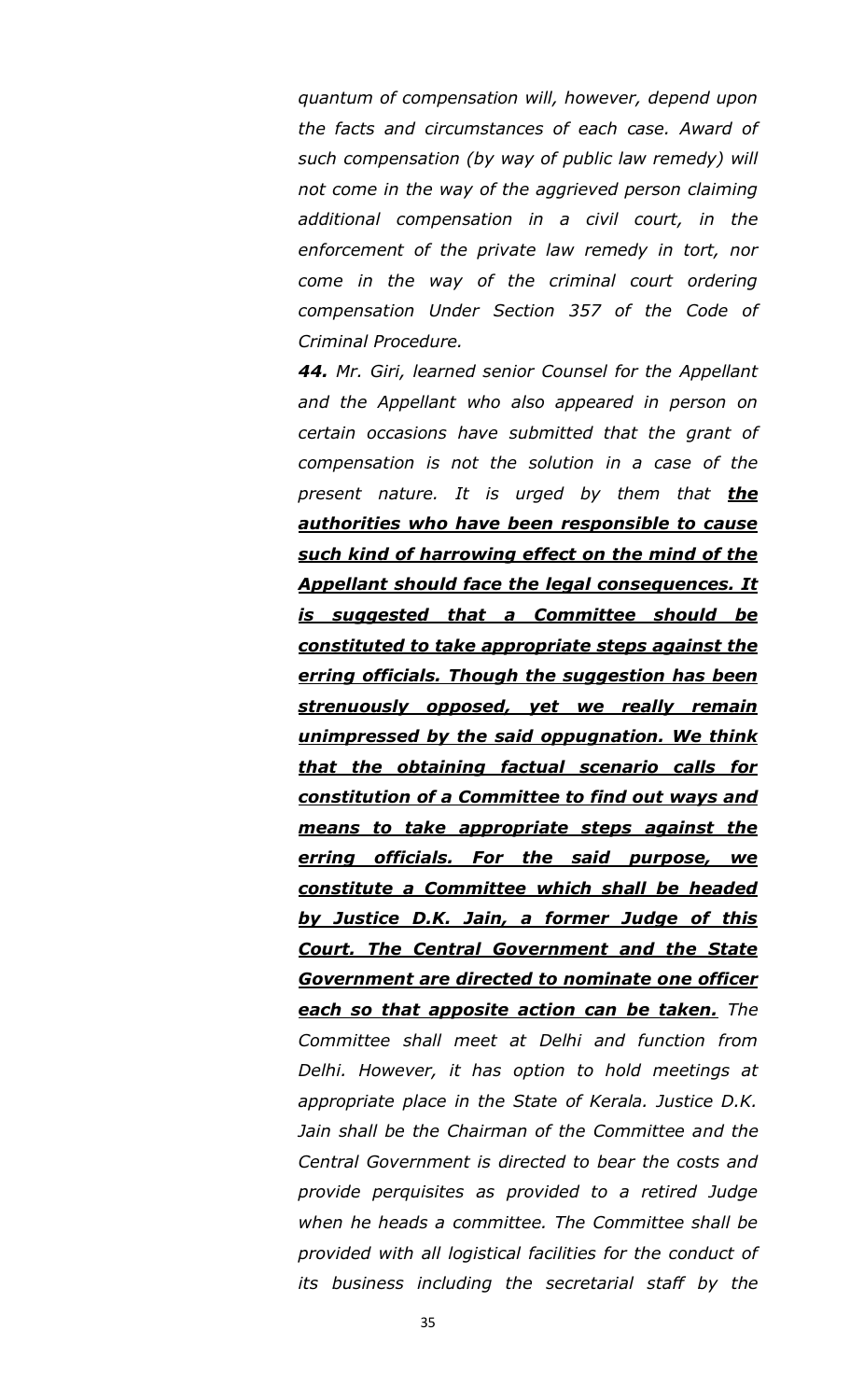#### *Central Government."*

### **33.3.** In **Walmik s/o Deorao Bobde Vs. State 2001 ALL MR (Cri.) 1731,**it is ruled that;

*In our opinion a reckless arrest of a citizen and detention even under a warrant of arrest by a competent Court without first satisfying itself of such necessity and fullfilment of the requirement of law is actionable as it violates not only his fundamental rights but such action deserves to be condemned being taken in utter disregard to human rights of an individual citizen.*

*Compensation granted*

*"11. We have ascertained the status of the petitioner so as to work out his entitlement for compensation. We are informed that the petitioner works as Production Manager in a reputed firm M/s. Haldiram Bhujiwala, and draws salary of more than Rs.7000/ p.m. He has, wife, two marriageable daughters and a son in his family. After giving our anxious thought to the matter we award a sum of Rs.10,000/- to the petitioner as compensation. The State is directed to pay the amount of Rs.10,000/- to the petitioner within a period of four weeks, or deposit the same in this Court. We are also granting cost to the petitioner quantified to Rs.5000/-. It will be open for the State to recover the amount so awarded from the monetary benefits/pension, the delinquent clerk/his family is entitled to receive or will be receiving on his death. Rule made absolute in the aforesaid terms. Certified copy expedited.*

*12. Additional Registrar, to circulate the copy of this order to all the District & Sessions Judges, for being circulated to Judicial Officers working within their jurisdiction."*

**33.4.** In **Sailajanand Pande Vs. Suresh Chandra Gupta 1968 SCC OnLine Pat 49** it is ruled as under;

> *A] Action against Judicial Officer causing illegal arrest*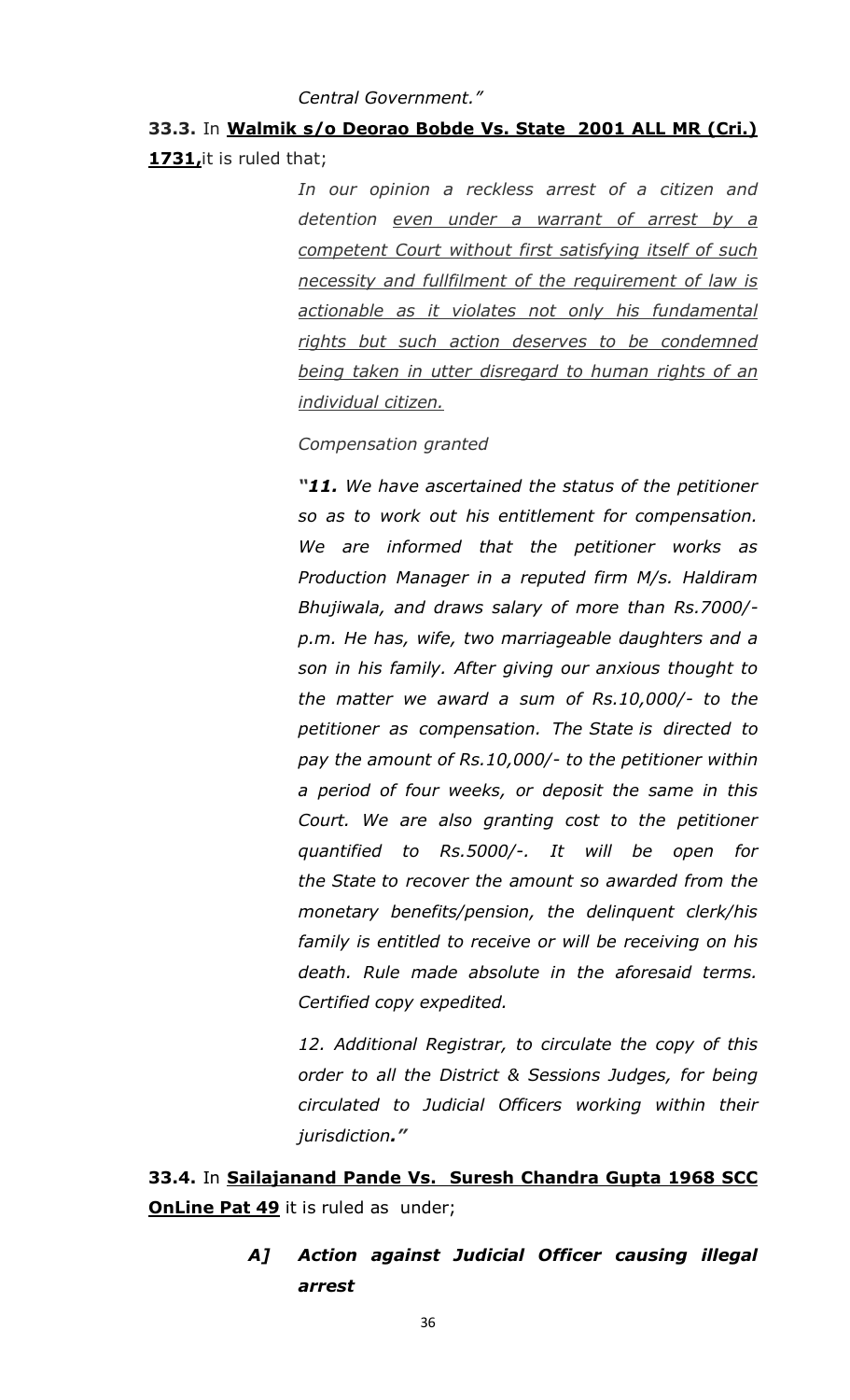*– Magistrate acting illegally and without jurisdiction in the matter of arrest is not protected – Magistrate has no absolute protection regard to his act of illegal arrest.*

*B] First class Magistrate issued letter to appear and directed to show cause against prosecution on the petition filed by another person – When petitioner appeared he was detained to custody – The bail bond furnished by the petitioner were rejected by the Magistrate deliberately – Petitioner claimed that due to such illegal, unauthorized and malafide conduct of the Magistrate in arresting him, he has lowered in the estimation of the public and claimed for the damage – The action of the Magistrate by putting the petitioner under arrest for realinsing the certificate dues by adopting questionable and unlawful method is highly deplorable – It was unbecoming of a Magistrate – It is relevant to investigate to find out the motive, the propriety and the legality of the action of the Magistrate in arresting the petitioner – It is not a judicial act although exercised during the Judicial proceedings – The Magistrate exercised its power with the ulterior object of coercing the petitioner.*

### *C] At page 178 of the 14th Edition of Salmond on Torts it is said -*

*"The wrong of false imprisonment consists in the act of arresting or imprisoning any person without lawful justification, or otherwise preventing him without lawful justification from exercising his right of leaving the place in which he is."*

*In my opinion, defendant No. 1 has committed the wrong of false imprisonment in this case.* 

*D] But - "Wherever protection of the exercise of judicial powers applies, it is so absolute that no allegation that the acts or words complained of were done or spoken mala fide, maliciously, corruptly, or without reasonable or probable cause suffices to found an action." Further it has been pointed out under the title "Liability of Magistrates" at page 160 of Volume 25 of*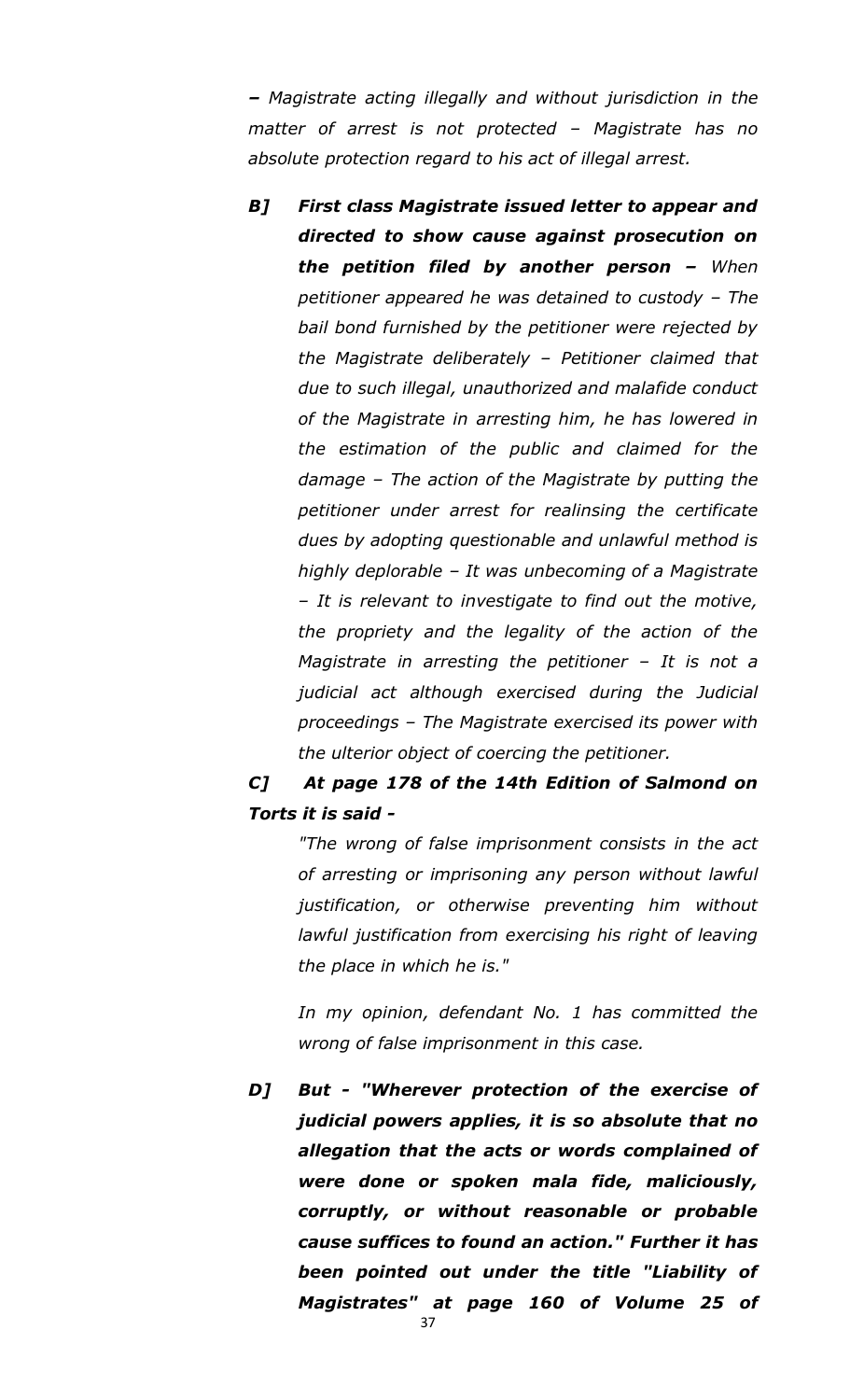#### *Halsbury's Laws of England, 3rd Edition, that -*

*"Protection is afforded by common law and by statute to justices in respect of acts done in the execution of their duty as such; but this protection does not extend to cases where they have acted either maliciously and without reasonable and probable cause, or without or in excess of their jurisdiction, and in such cases they are liable to an action for damages at the suit of the party "aggrieved,"*

*A similar passage occurs at page 768 of Volume 38 of the Halsbury's Laws of England, 3rd Edition -*

*A Magistrate or other person acting In a judicial capacity is not liable for acts done within his jurisdiction, but he is liable to an action for false imprisonment If he unlawfully commits a person to prison in a matter in which he has no jurisdiction, provided that he has knowledge, or the means of knowledge of the facts which show that he has no jurisdiction."*

**34.** In **Arvinder Singh Bagga Vs. State Of Uttar Pradesh(1994) 6 SCC 565** had ruled As under;

> *A] Police Torture – Torture is not merely physical, there may be mental torture and psychological torture calculated to create fright and submission to the demands or commands - When the threat proceeds from a police officer the mental torture caused by it is even more grave.*

> *B] Physical and mental torture by Police – Supreme Court observed*

> *that – We are really pained to note that such things should happen in a country which is still governed by the rule of law – State directed to launch criminal prosecution against all the Police officers involved in this sordid affairs – The state shall pay a compensation of Rs. 10.000/- to Nidhi, Rs. 10,000/ to Charanjit Singh and Rs, 5,000/- to each of the other persons who were illegally detained and humiliated by police – It will be open for state to recover the amount from guilty Police Officer.*